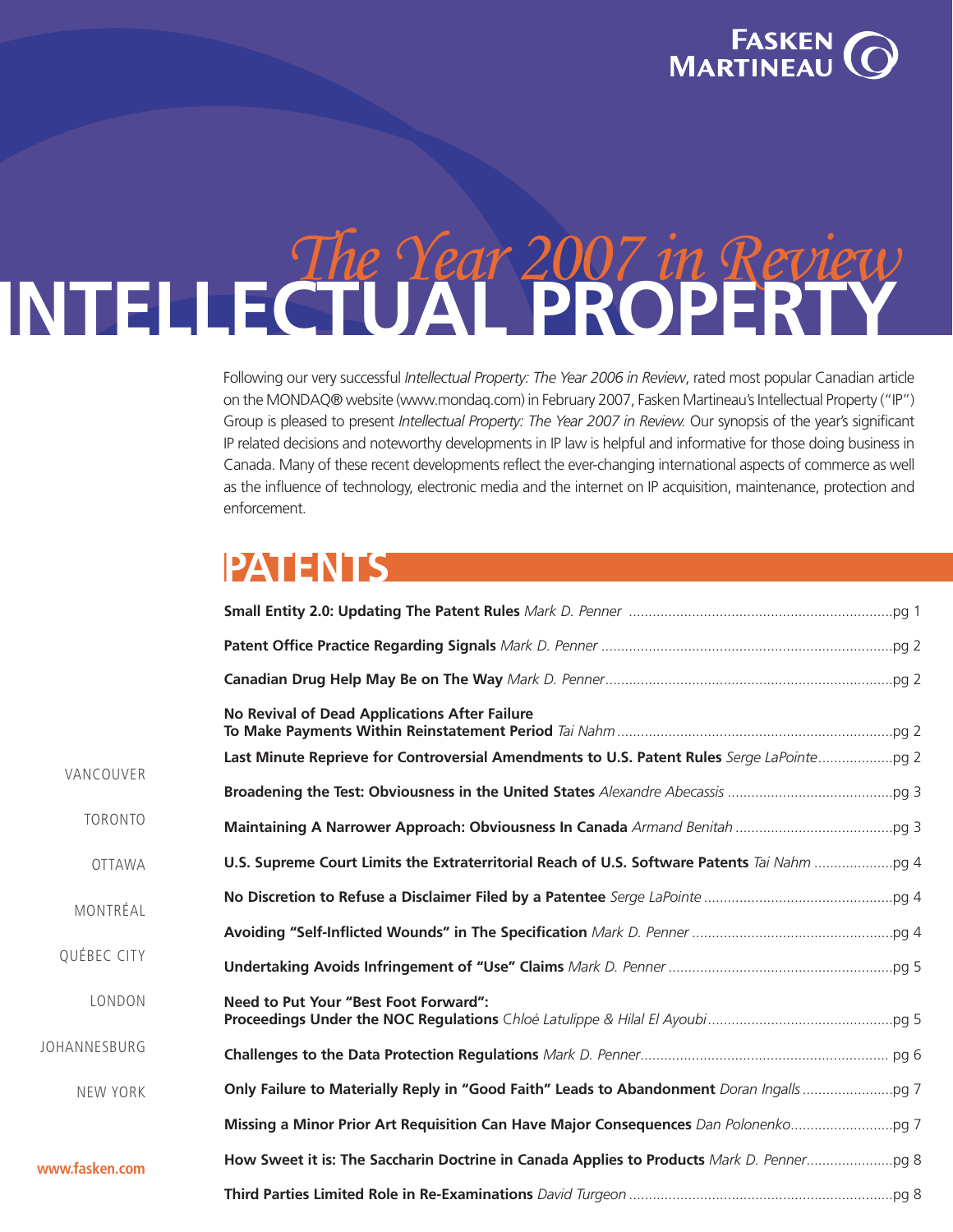

# <span id="page-1-0"></span>The Year <sup>2007</sup> in Review **INTELLECTUAL PROPERTY**

### **[TRADE-MARKS](#page-10-0)**

|                        | <b>Trade-marks Office Requires Evidence of Adoption</b>                                        |
|------------------------|------------------------------------------------------------------------------------------------|
|                        |                                                                                                |
|                        |                                                                                                |
|                        |                                                                                                |
|                        | Preparing for the Vancouver Olympics: Taking Aim At "Ambush Marketing" Elizabeth Gouthro pq 10 |
|                        |                                                                                                |
|                        | No Use for You! BMW Fails to Establish Use of "M" Marks                                        |
| VANCOUVER              | Protection of Famous Marks Against Dilution by Blurring: Myth or Reality? Sebastien Roy  pg 11 |
|                        |                                                                                                |
| <b>TORONTO</b>         |                                                                                                |
| <b>OTTAWA</b>          | <b>COPYRIGHT</b>                                                                               |
| MONTRÉAL               |                                                                                                |
| QUÉBEC CITY            |                                                                                                |
|                        |                                                                                                |
| LONDON<br>JOHANNESBURG | What A Difference a Year Makes! Record Statutory                                               |
|                        |                                                                                                |
| NEW YORK               |                                                                                                |
|                        |                                                                                                |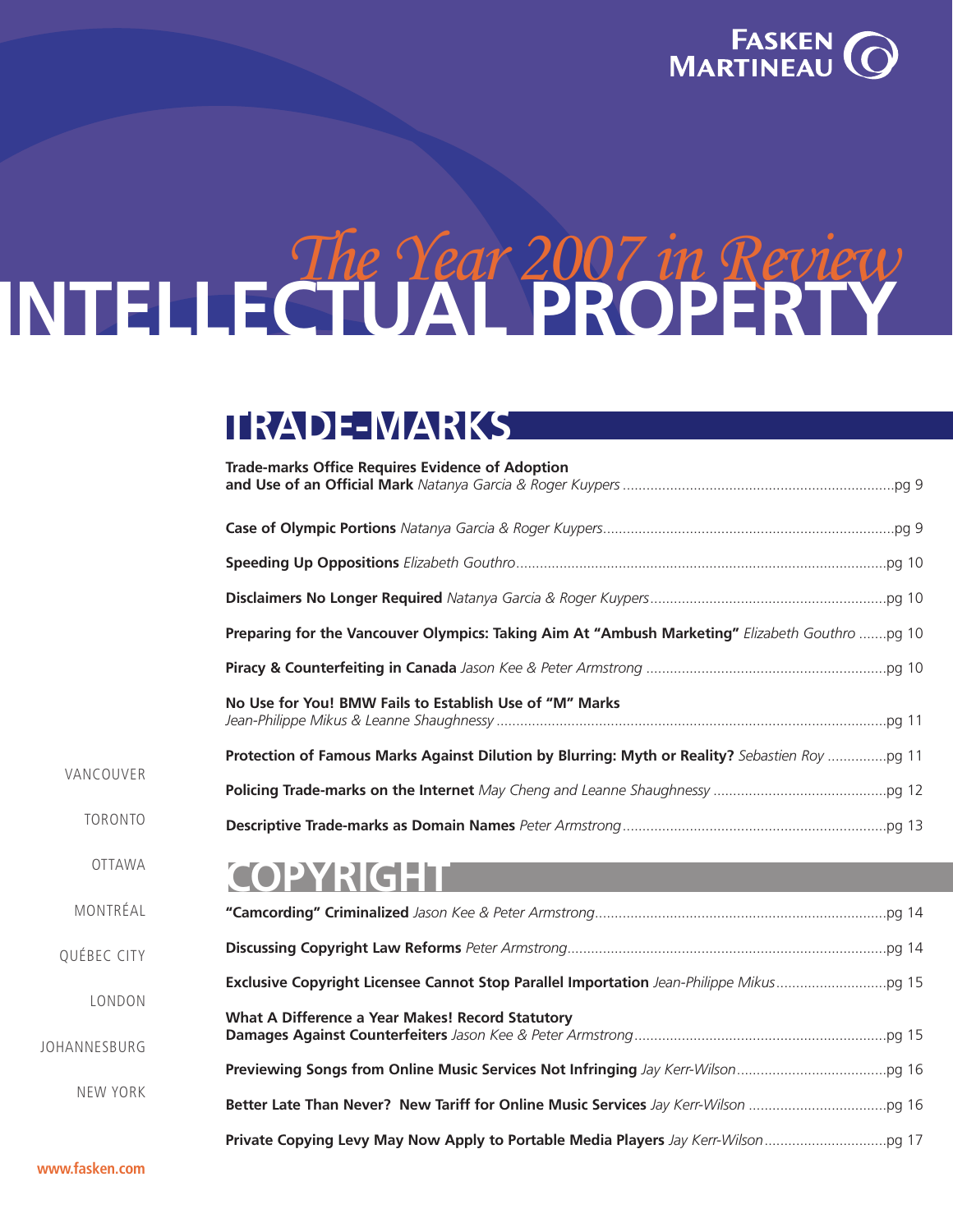

### <span id="page-2-0"></span>**KEY DEVELOPMENTS IN PATENTS**

A number of significant patent developments occurred in 2007. Of particular note, recent legislative changes amended the *Patent Rules* in order to streamline the patenting process and to provide a mechanism for top-up payments for incorrect small entity status claims. In a Canadian first, the Commissioner of Patents (the "Commissioner") granted the first licence to a Canadian generic drug manufacturer to manufacturers and export a combination AIDS therapy to Rwanda. The Canadian Intellectual Property Office ("CIPO") issued a statement regarding its position on the patentability of electromagnetic and acoustic signals. In the vein of 2006, judicial activity in 2007 focused mostly on pharmaceutical patent disputes under the *Patented Medicines (Notice of Compliance) Regulations* ("NOC Regulations"). <sup>2</sup> However, there were also a number of interesting decisions dealing with abandonment and reinstatement of cases.

There were other important developments in the United States in 2007 that will be followed in Canada, including the injunction to stop the most significant amendments to the U.S. Patent Rules in several decades.

*"In the vein of 2006, judicial activity in 2007 focused mostly on pharmaceutical patent disputes under the Patented Medicines (Notice of Compliance) Regulations ('NOC Regulations')."*

#### **IMPORTANT PRACTICE NOTICES & AMENDMENTS TO THE PATENT RULES**

**SMALL ENTITY 2.0: UPDATING THE PATENT RULES** As of June 2, 2007, there were a number of amendments to the Canadian *Patent Rules*, <sup>3</sup> which attempted to address a number of concerns, most notably, ongoing "small entity" concerns and changes to sequence listing requirements. 4

The *Patent Rules* now require a small entity declaration to be submitted either as part of the petition or as a separate document. The declaration must state that the applicant believes that it is entitled to pay fees at the small entity level. It will now be possible for the Commissioner to provide an extension of time allowing correction of fees mistakenly paid on or after June 2, 2007 at the small entity level. In its October practice notice<sup>5</sup>, the Patent Office provided a further update with respect to claiming "small entity" status. According to the notice, where a fee (e.g. maintenance fee) is paid at the small entity level after June 2, 2007, CIPO will only accept that fee if there is either a signed small entity declaration on file or a signed small entity declaration is filed concurrent with that fee payment. More importantly, CIPO now takes the position that if the fee is required to maintain a patent application or issued patent in good standing and the fee is paid at the small entity level without there being a signed small entity declaration on file, the patent application or issued patent will be considered abandoned and must be reinstated on or before the one year reinstatement period. CIPO will not identify all cases where a previously filed declaration is inadequate and thus will not be taking the active step of rejecting the payment.

Whereas prior to June 2, 2007, any changes in title or ownership that occurred prior to the filing of an application for a patent required evidence such as an assignment, applicants now need only provide a declaration indicative of the chain of title events. We recommend that applicants still file assignment documents with CIPO as a means of maintaining a complete chain of title with CIPO.

The Canadian format for sequence listings has now been amended to comply with the Patent Cooperation Treaty standard provided under the World Intellectual Property Organization ("WIPO").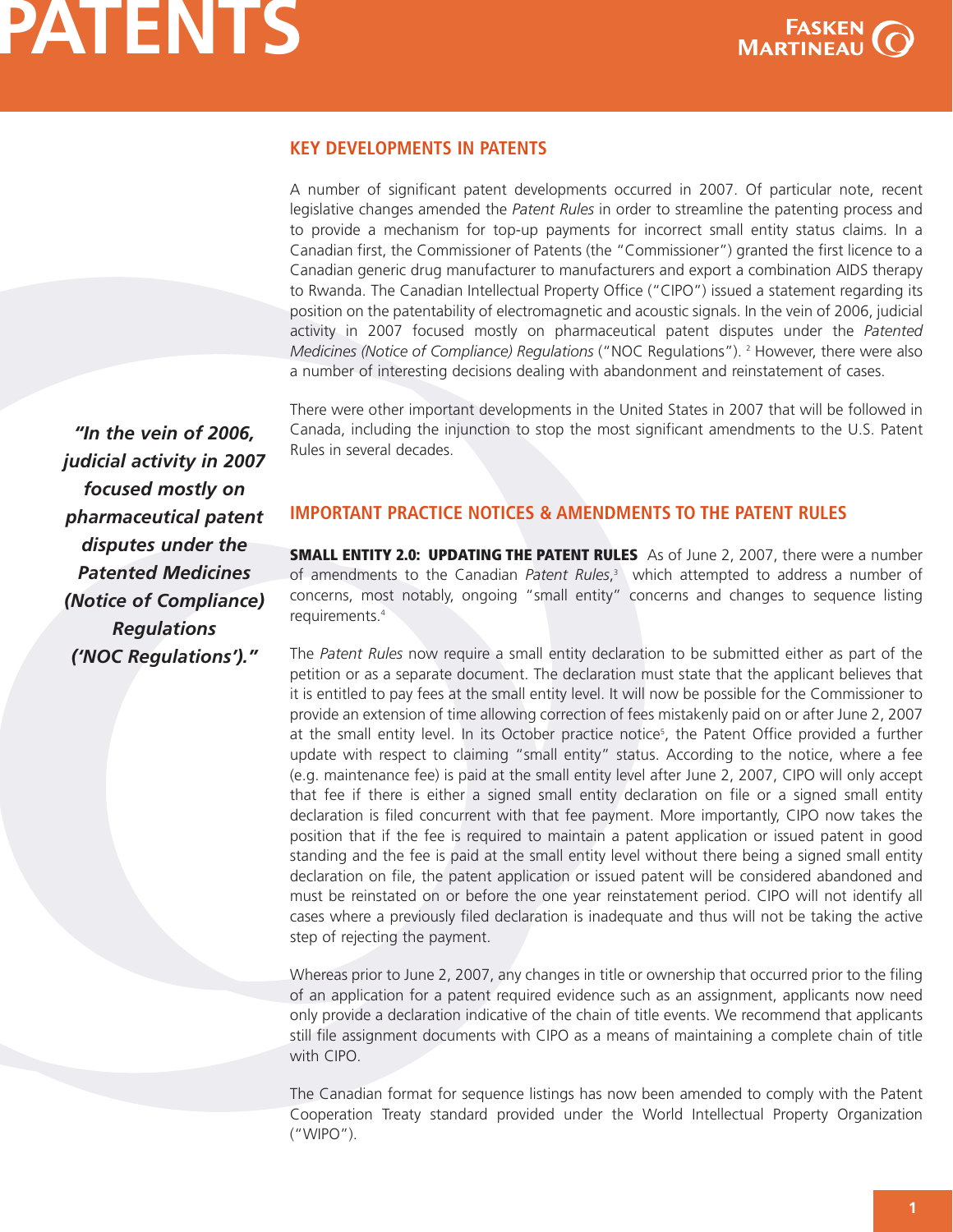

**PATENT OFFICE PRACTICE REGARDING SIGNALS** In its August practice notice<sup>6</sup>, CIPO indicated its position on claims to electromagnetic and acoustic signals. According to CIPO, electromagnetic and acoustic signals are forms of energy and do not contain matter even though the signal may be transmitted through a physical medium. As such, electromagnetic and acoustic signals do not constitute statutory subject matter within the meaning of the definition of invention in section 2 of the *Patent Act*.

#### **CANADIAN DRUG HELP MAY BE ON THE**

**WAY** In 2005, Canada became one of the first countries to amend its *Patent Act<sup>7</sup>* and the *Food & Drugs Act8* to include provisions whereby a manufacturer could produce patented pharmaceutical products for export to countries experiencing public health crises under the Canadian *Access to Medicines Regime Program* ("CAMR"). The

### *"...the Commissioner granted the first licence under CAMR in September to manufacture and export APOTRIAVIRTM..."*

goal of CAMR was to assist under developed and developing countries with little or no pharmaceutical manufacturing capacity to obtain access to drugs to combat HIV/AIDS, tuberculosis, malaria and other diseases. As one of the first countries to enact such a regime, Canada created a model for addressing the problems created by the intersection of significant public health issues and patent rights for pharmaceutical products. These 2005 amendments set out a mechanism whereby an applicant may apply for, and be granted "authorization" to make, construct and use a patented invention solely for sale or export to specified countries. The authorization once granted is valid for a period of two years, is nonexclusive, non-transferable, and renewable for a further two-year period.

In another Canadian first, the Commissioner granted the first licence under CAMR in September to manufacture and export APOTRIAVIRTM, a triple combination AIDS therapy, to Rwanda.<sup>10</sup>

### **NOTEWORTHY PATENT DECISIONS**

**NO REVIVAL OF DEAD APPLICATIONS AFTER FAILURE TO MAKE PAYMENTS WITHIN REINSTATEMENT PERIOD** *In Harry O. Wicks v. The Commissioner of Patents11*, the Federal Court found that curative provisions of the *Patent Act* provide a remedy for deficient payments only, not for the failure to pay the applicable government fee. As noted in last year's Review,12 Section 78.6 of the *Patent Act* came into force on February 1, 2006, to address the harshness of the Dutch Industries decision, and allowed a one-year window of opportunity (extending from February 1, 2006 to February 1, 2007) for patent holders and applicants to "fix" their applications by topping up their payments. This window of opportunity is now closed, but CIPO has introduced new regulations to address deficient fee payments as noted above<sup>13</sup>.

In *Wicks*, the applicant of a number of abandoned Canadian patent applications attempted to revive them by arguing that Section 78.6 of the *Patent Act* applied retroactively to cure missed maintenance fee payments. The applicant had failed to pay annuity fees and, as a result, the patent applications were deemed abandoned. Within one year of the deemed date of abandonment, the applicant submitted a form claiming small entity status and requested reinstatement of the patent applications submitting the appropriate fees as a small entity. Later when the applications were abandoned again, the applications were not revived and were allowed to lapse.

In order to revive the applications, the applicant argued that the maintenance fee payments should have been made at the large entity rate all along, and the enactment of subsection 78.6(1) provided a remedy by allowing a one-year window of opportunity for patent holders and applicants to "fix" their applications by topping up their payments, thereby allowing for the reincarnation of the dead patent applications.

In refusing to allow the revival, the Federal Court found that the applicant could not bring himself within the purview of subsection 78.6(1) since "[i]t is evident that section 78.6, on its face and in accordance with Parliament's intent, was enacted to remedy the harsh effects of the *Dutch Industries* decision…. If the applicant had

### *"...curative provisions of the Patent Act do not provide a remedy for the failure to pay the applicable government fee..."*

continued to pay small entity maintenance fees, albeit in error (as a result of Dutch Industries), the applicant would come within the purview of section 78.6."

**LAST MINUTE REPRIEVE FOR CONTROVERSIAL AMENDMENTS TO U.S. PATENT RULES** In a surprising turn of events, the U.S. District Court for the Eastern District of Virginia delivered what is perhaps the most significant ruling in U.S. patent law this year<sup>14</sup>. The Court granted GlaxoSmithKline's motion for a temporary restraining order and preliminary injunction to prevent the U.S. Patent and Trademark Office ("USPTO") from implementing its contentious amendments to the U.S. Patent Rules<sup>15</sup>. The retroactive amendments were set to be implemented on November 1st, 2007.

The amendments are significant in that they restrict the number of claims and the number of patent applications that can be filed to the same invention. While in the past, there was no limit on the number of applications that could be filed in a patent family, these amendments restrict the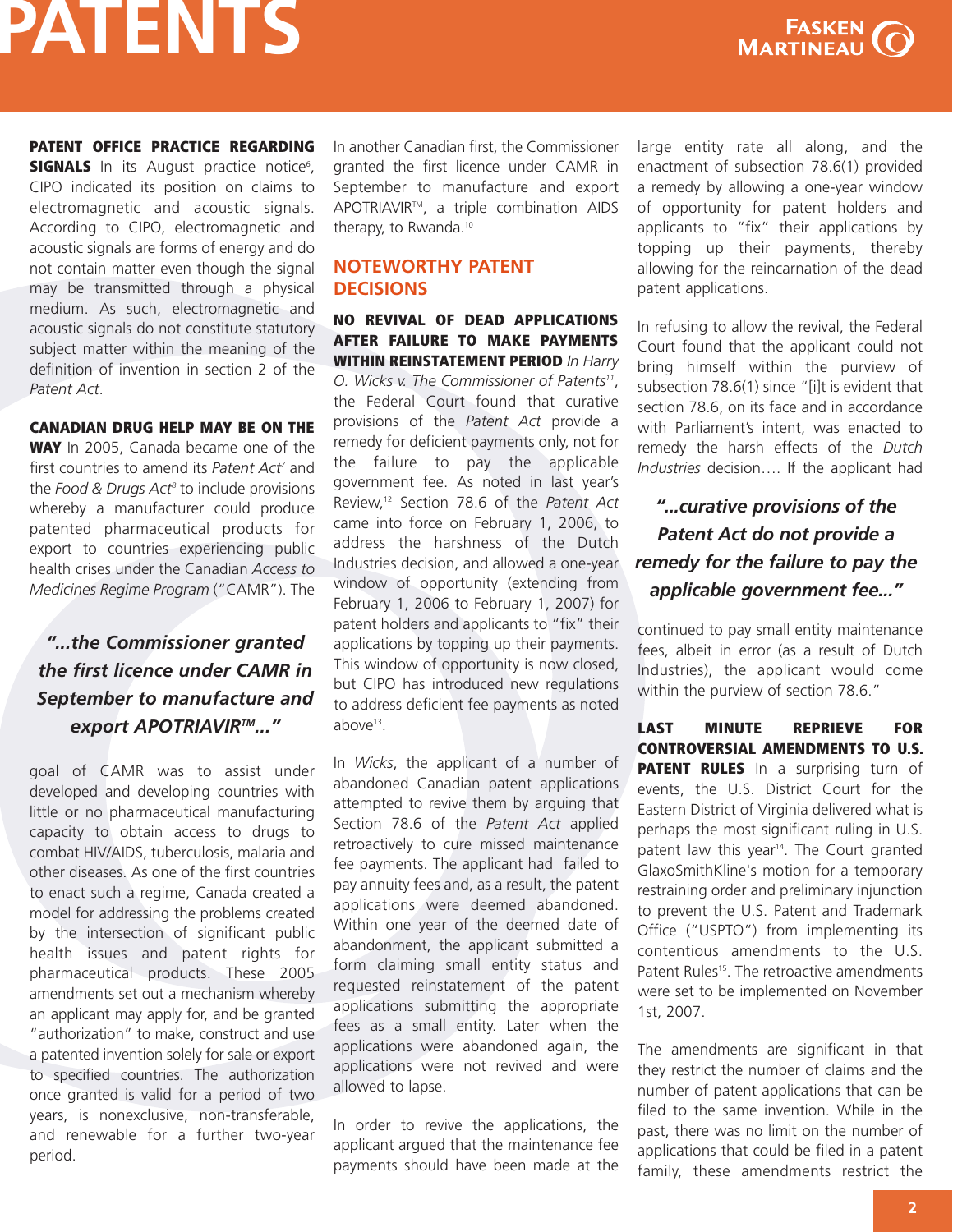number of applications to one original application and two continuations or continuations-in-part and restrict an applicant to only a single request for continued examination. The new rules also restrict applicants to no more than five independent claims and 25 claims in total. The USPTO will not only consider the total number of claims directed towards an invention disclosed in a single specification, but will consider all the claims of any

*"...obviousness should be determined on the basis of the evidence, sound judgment and reason, and the weight, if any, to be given to the listed factors and any additional factors that may be presented."*

co-pending application containing one claim that is not patentably distinct from a claim in a different application.

GlaxoSmithKline filed a preliminary injunction to stop the amendments coming into force before their effective date. On October 31, 2007, the U.S. District Court delivered an oral decision temporarily enjoining the USPTO from implementing the new rules. Therefore, the changes to the rules did not go into effect on November 1st, 2007 and the USPTO employees were instructed to continue processing and examining patent applications under the rules and procedures in effect on October 31, 2007, until further notice.

Of course, this decision is only preliminary. Further hearings have been set for mid February 2008 and it is possible that there will be a decision in late winter or early spring. Since it can be expected that the unsuccessful party will appeal, it is conceivable that the ultimate fate of the new rules will not be determined until summer 2008. If this hasn't been done already, we strongly recommend that applicants begin working with their patent

counsel as soon as possible to devise strategies for protecting their inventions in the event the new rules are implemented.

**BROADENING THE TEST: CONSIDERING OBVIOUSNESS IN THE UNITED STATES** While strictly speaking not a Canadian decision, the decision of the U.S. Supreme Court in *KSR International Co*. v. *Teleflex Inc*. may have an impact on Canadians trying to obtain patent protection in the United States. In this case, KSR International Co. challenged the validity of Teleflex's patent directed to adjustable pedal technology. The Court of Appeals for the Federal Circuit had employed the traditional "TSM test" (i.e. teaching, suggestion or motivation) under which a patent may be obvious only if the prior art, the nature of the problem or the knowledge of a skilled person revealed some motivation or suggestion to combine the prior art. The U.S. Supreme Court noted that the Court of Appeals had applied the TSM test too strictly. More importantly, the U.S. Supreme Court noted that a court, when considering obviousness "…must ask whether the improvement is more than the predictable use of prior art elements according to their established functions". To achieve that "…it will often be necessary to look at interrelated teachings of multiple patents; to the effects of demands known to the design community or present in the marketplace; and to the background knowledge possessed by a person having ordinary skills in the art." By effectively broadening the field of inquiry, it may now be easier to invalidate U.S. patents or U.S. patent applications on the arguably more expansive test of obviousness under U.S. patent law.

In an attempt to provide some clarity, the USPTO released guidelines in late 2007 as to how examiners are to apply the new obviousness test in view of *KSR International* when considering patent applications<sup>16</sup>.

**MAINTAINING A NARROWER APPROACH: CONSIDERING OBVIOUSNESS IN CANADA** While the U.S. Supreme Court appears to be broadening the test for obviousness in the United States, Canadian courts appear to be maintaining a narrower approach. In an appeal of a 2006 decision of the Federal Court of Canada, the Federal Court of Appeal reviewed and considered the obviousness test in Canada.

In *Novopharm Limited v. JanssenOrtho Inc*. 17 , the Court of Appeal listed six principal factors and two secondary factors when considering obviousness. According to the Court, this list was "…a useful tool, but no more. *It is not a list of legal rules to be slavishly followed; nor is it an exhaustive list of the relevant factors.*" In each case, obviousness should be determined on the basis of the evidence, sound judgment and reason, and the weight, if any, to be given to the listed factors and any additional factors that may be presented. The Court of Appeal noted that catchphrases, such as "worth a try", "directly and without difficulty" and "routine testing" are not to be treated as if they are rules of law. The principal issues include (a) considerations of what is the invention (i.e. what is claimed as construed by the Court); (b) the skills possessed by the hypothetical person skilled in the art; (c) the knowledge of that

### *"...catchphrases, such as 'worth a try', 'directly and without difficulty' and 'routine testing' are not to be treated as if they are rules of law."*

person; (d) the climate in the relevant field at the time of the alleged invention was made; (e) the motivation at the time of the alleged invention to solve the recognized problem (e.g. the reason why the claimed inventor made the claimed invention, or it may mean the reason why one might reasonably expect the hypothetical person of ordinary skill in the art to combine elements of the prior art to come up with the claimed invention); and (f) the time and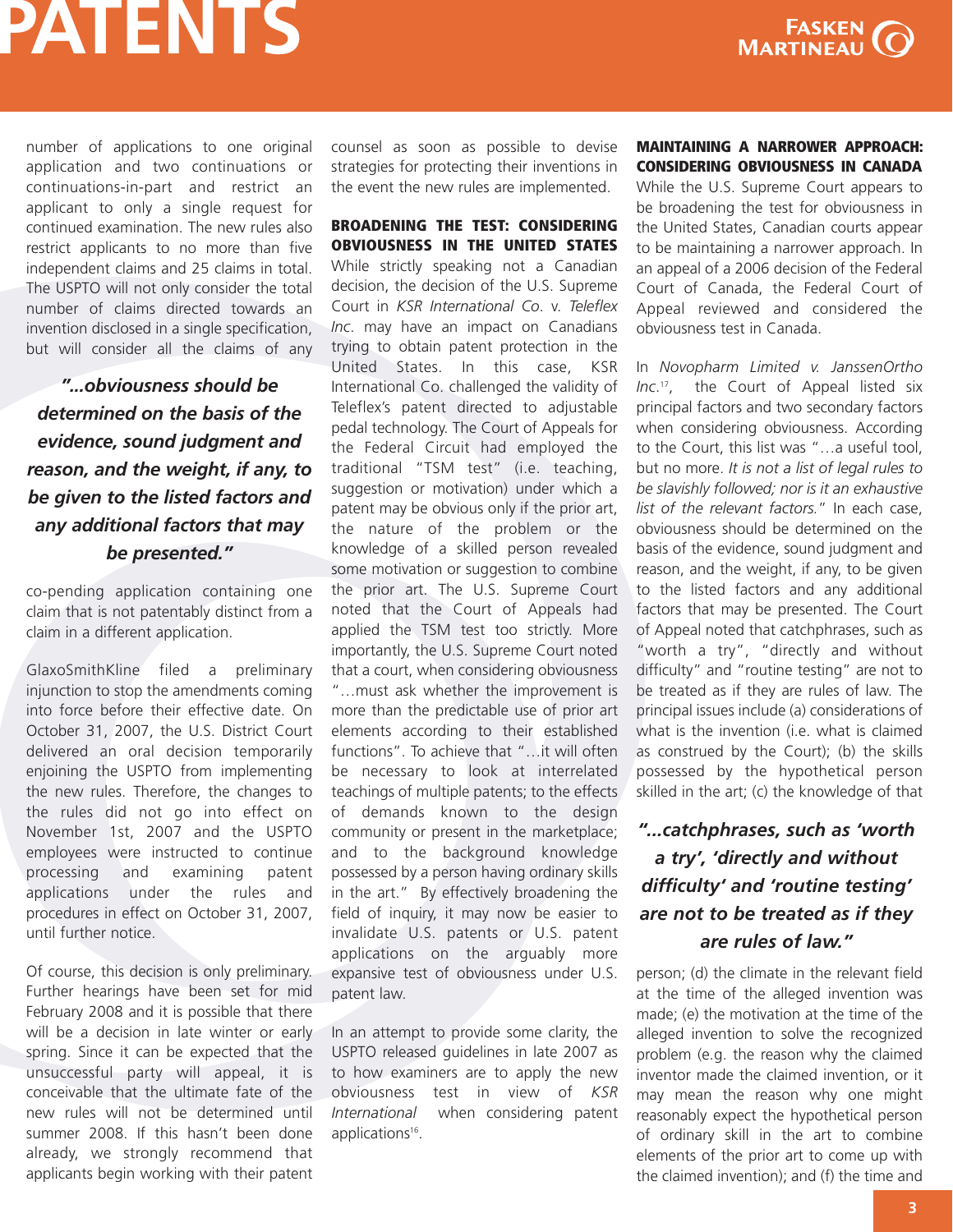

effort involved in the invention. The secondary factors, which may be relevant, generally bear less weight because they relate to facts arising after the date of the alleged invention and include: (a) commercial success; and (b) meritorious awards.

Following the *Novopharm* case, the Federal Court in *Pfizer Canada Inc. v. Apotex, Inc*. 18 also considered the obviousness factors outlined above. The patent at issue was directed to the use of sildenafil (VIAGRA™) for erectile dysfunction. Despite the caution about "catchphrases", the Court was of the view that the prior art taught only that it was "worth a try" to use oral sildenafil as a treatment for erectile dysfunction, which is not enough to constitute obviousness in Canada.

**U.S. SUPREME COURT LIMITS THE EXTRATERRITORIAL REACH OF U.S. SOFTWARE PATENTS** In a significant patent decision, the U.S. Supreme Court dealt with the issue of whether Microsoft was liable for damages for patent infringement on a worldwide basis under the U.S. *Patent Act19. In Microsoft Corp v. AT&T Corp,* the issue revolved around whether Microsoft's liability under U.S. patent law extended to computers made in another country when loaded with WINDOWS™ software copied abroad from a master disk or electronic transmission dispatched by Microsoft from the United States. While this case deals with a specific section of the U.S. *Patent Act*, and applies to allegedly infringing exporting activity carried out in the U.S., it will nevertheless be of interest to Canadian technology companies with research and development facilities based in the U.S. and elsewhere.

AT&T held a U.S. patent on a computer used to digitally encode and compress recorded speech, and had brought a patent infringement suit against Microsoft alleging that Microsoft's WINDOWS™ operating system included code that when loaded into a computer would render the computer capable of infringing AT&T's

patent. In the lower courts, Microsoft was found to infringe AT&T's patent for installing the WINDOWS™ operating system on its own computers during its software development process in the U.S., and also for inducing infringement by licensing the operating system to manufacturers of computers sold in the U.S. However, in addition to damages for infringement within the U.S., AT&T sought damages from Microsoft for each computer running the WINDOWS™ operating system overseas, on the basis that Microsoft had exported a component of a patented invention for combination abroad in contravention of the U.S. *Patent Act*. The Court of Appeals for the Federal Circuit had affirmed that software could be a "component" of a patented invention and that software replicated abroad from Microsoft's master version exported from the U.S. was caught within the U.S. *Patent Act*, thereby effectively extending the reach of AT&T's U.S. patent to encompass foreign sales of Microsoft's WINDOWS™ operating system.

### *"Canadian companies with global operations should, however, continue to be alert to how the U.S. Patent Act may be interpreted..."*

In overturning the lower court, the U.S. Supreme Court held that "[t]he master disk or electronic transmission Microsoft sends from the United States is never installed on any of the foreign-made computers in question. Instead, copies made abroad are used for installation. Because Microsoft does not export from the United States the copies actually installed, it does not 'suppl[y]… from the United States' 'components' of the relevant computers, and therefore is not liable under §271(f) as currently written." According to the U.S. Supreme Court, the "…presumption that United States law governs domestically but does not rule the world applies with particular force in patent law. The traditional understanding that our patent law 'operate[s] only domestically and d[oes] not extend to foreign activities,' is embedded in the *Patent Act* itself, which provides that a patent confers exclusive rights in an invention *within the United States*."

With this decision, the U.S. Supreme Court appears to have clarified the limits of extraterritorial reach of U.S. software patents, based on a technical interpretation of whether the master disk itself was ever used for installation abroad. Canadian companies with global operations should, however, continue to be alert to how the U.S. *Patent Act* may be interpreted when patented software code is shared between their research and development operations in the U.S. and elsewhere.

**NO DISCRETION TO REFUSE A DISCLAIMER FILED BY A PATENTEE** The *Patent Act* provides that a patentee may narrow the scope of its patent by effectively disclaiming a portion of the issued claims20 . In *Richards Packaging Inc. v. Canada (Attorney General)*21, the Federal Court concluded that the Commissioner has no discretion to refuse entry or recordal of disclaimers. In this case, the applicant, Richards Packaging Inc., filed a disclaimer with respect to its Canadian patent but CIPO refused to consider the disclaimer on the basis that the proposed amended claims would result in claiming more than what was originally protected in the patent. The Federal Court, in overturning the Commissioner, held that although it is a possibility that a disclaimer filed by the patentee may be defective and thus subject to litigation, the words of the *Patent Act* are clear and unambiguous and provide no discretion to refuse to accept the filing or recordal of an applicant's disclaimer. The Court affirmed that that the *Patent Act* "…does not empower the Commissioner to make any decision; nor does it vest him with any discretion; it merely imposes on him the duty to record certain documents."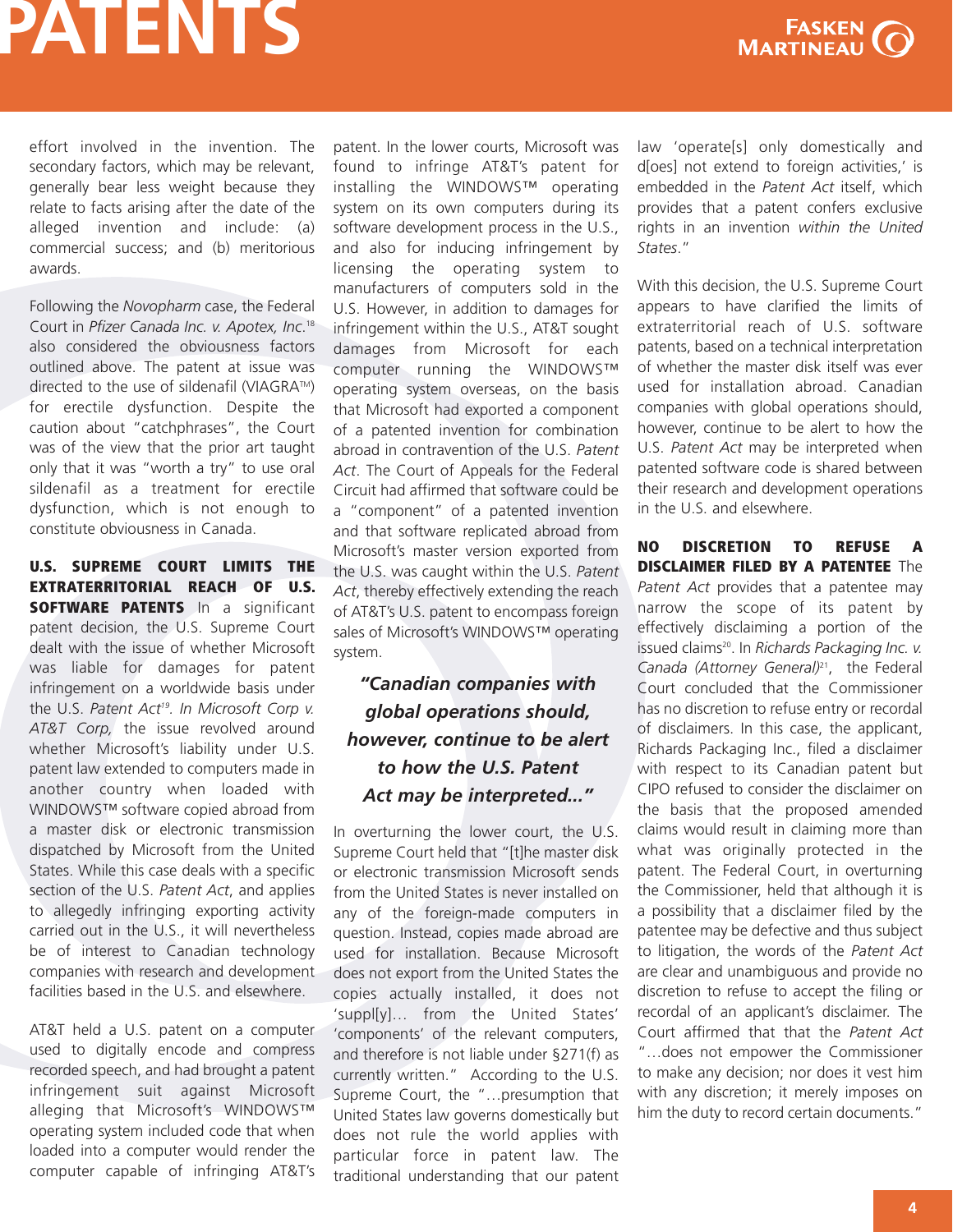

**AVOIDING "SELF-INFLICTED WOUNDS" IN THE SPECIFICATION** The Federal Court of Appeal has affirmed that claim ambiguity is resolved by determining the intention of the inventor. This case illustrates the importance of drafting both the patent specification and claims with a view to covering as many scenarios as possible.

### *" If the inventor has misspoken or otherwise created an unnecessary or troublesome limitation in the claims, it is a self-inflicted wound."*

In *Astrazeneca AB et al. v. Apotex Inc.22 ,* AstraZeneca AB and AstraZeneca Canada Inc. were seeking an order prohibiting the Minister of Health (the "Minister") from issuing a notice of compliance ("NOC") to Apotex Inc., with respect to Apotex's omeprazole tablets. The claim at issue covered an oral pharmaceutical dosage form comprising, *inter alia*, a core material containing a proton pump inhibitor *and* an alkaline reacting compound. Apotex's formulation used omeprazole as both the proton pump inhibitor and the alkaline reacting compound. Apotex argued that the grammatical structure of the claim made it clear that the proton pump inhibitor and the alkaline reacting compound are two separate components. The patentee, on the other hand, argued that one compound could fulfill both roles as the claim did not preclude both functions in one compound and to do so would be "…tantamount to asking the Court to read in additional requirements that are not present on a fair reading of the claim."

In following well known Canadian jurisprudence that claims are to be interpreted in a "purposive" fashion<sup>23</sup>, the purpose of the patent, based on the disclosure and expert testimony, was that the two functions are to be found in separate and discrete components. "Such a construction is sympathetic to the accomplishment of the inventor's purpose,

expressed or implicit, in the text of the claims and it does not require that anything be read in. If the inventor has misspoken or otherwise created an unnecessary or troublesome limitation in the claims, it is a self-inflicted wound." On appeal, Astra argued that the trial judge, having recognized that the recited language could include a single substance that functions as both a proton pump inhibitor and an alkaline reacting compound, was not entitled to consider any other interpretation. The Federal Court of Appeal, however, found that when faced with such an ambiguity, the trial judge properly considered the language of the patent claim and the disclosure, informed by a detailed analysis of conflicting expert evidence.

**UNDERTAKING AVOIDS INFRINGEMENT OF "USE" CLAIMS** By offering an undertaking not to sell their drug product for patented uses, Apotex avoided infringement of Pfizer's "use" patents. In *Pfizer Canada Inc. v. Canada (Health*) 24, Pfizer had obtained a patent directed to the treatment of cardiac and vascular hypertrophy and hyperplasia by administration of angiotensin converting enzyme ("ACE") inhibitors. Apotex in its product monograph for APO-QUINAPRIL™, an ACE inhibitor, indicated that it is "…intended to be used for both hypertension and congestive heart failure." In its Notice of Allegation ("NOA"), Apotex undertook that it would "… ensure that the only indication is for treatment of hypertension and that any use for treatment of cardiac and/or vascular hypertrophy, and/or hyperplasia [would be] excluded."

Pfizer argued that the use of the undertaking noted above was not permitted under the *NOC Regulations*. Pfizer contended that in view of the nature of the diseases, the use of the Apotex's product would infringe Pfizer "use" patent. As noted in last years *Year In Review*, it is well established that incidental treatment of a patented use through the administration of medicine to treat a non-

patented use is not grounds, on its own, to prohibit the grant of the NOC; something more was needed<sup>25</sup>. According to Pfizer that "something more" in this case, was the product labels and draft product monograph which would induce infringement.

According to the Court, the undertaking provided in the NOA was a complete answer to infringement. Secondly, if physicians engage in "off label" use by prescribing Apotex's product for something other than the approved use, Apotex can only be said to infringe Pfizer's patent if it is implicated in inducing the infringing use by a physician or pharmacist. There was no evidence that Apotex would "…actively induce physicians to prescribe quinapril pills to treat hypertrophy." As such, the Court dismissed Pfizer's application and allowed Apotex's NOC provided that the undertaking was included.

**NEED TO PUT YOUR "BEST FOOT FORWARD": PROCEEDINGS UNDER THE NOC REGULATIONS** In 2007, the Federal Court attempted to limit pharmaceutical litigation under proceedings involving the *NOC Regulations26* . In a series of decisions both at the appellate and trial level, the Federal Court applied the doctrine of estoppel in several cases to deny the right of parties to bring forward new arguments on the validity of patents where they

### *"...By offering an undertaking not to sell their drug product for patented uses, Apotex avoided infringement of Pfizer's 'use' patents..."*

previously had opportunities to present such arguments and had failed to do so.

In *Pharmascience Inc. v. Canada (Health)27*, the Federal Court of Appeal upheld a lower court decision where Pharmascience was attempting to raise, for a second time, the issue of invalidity of a patent by relying on grounds of invalidity not brought forward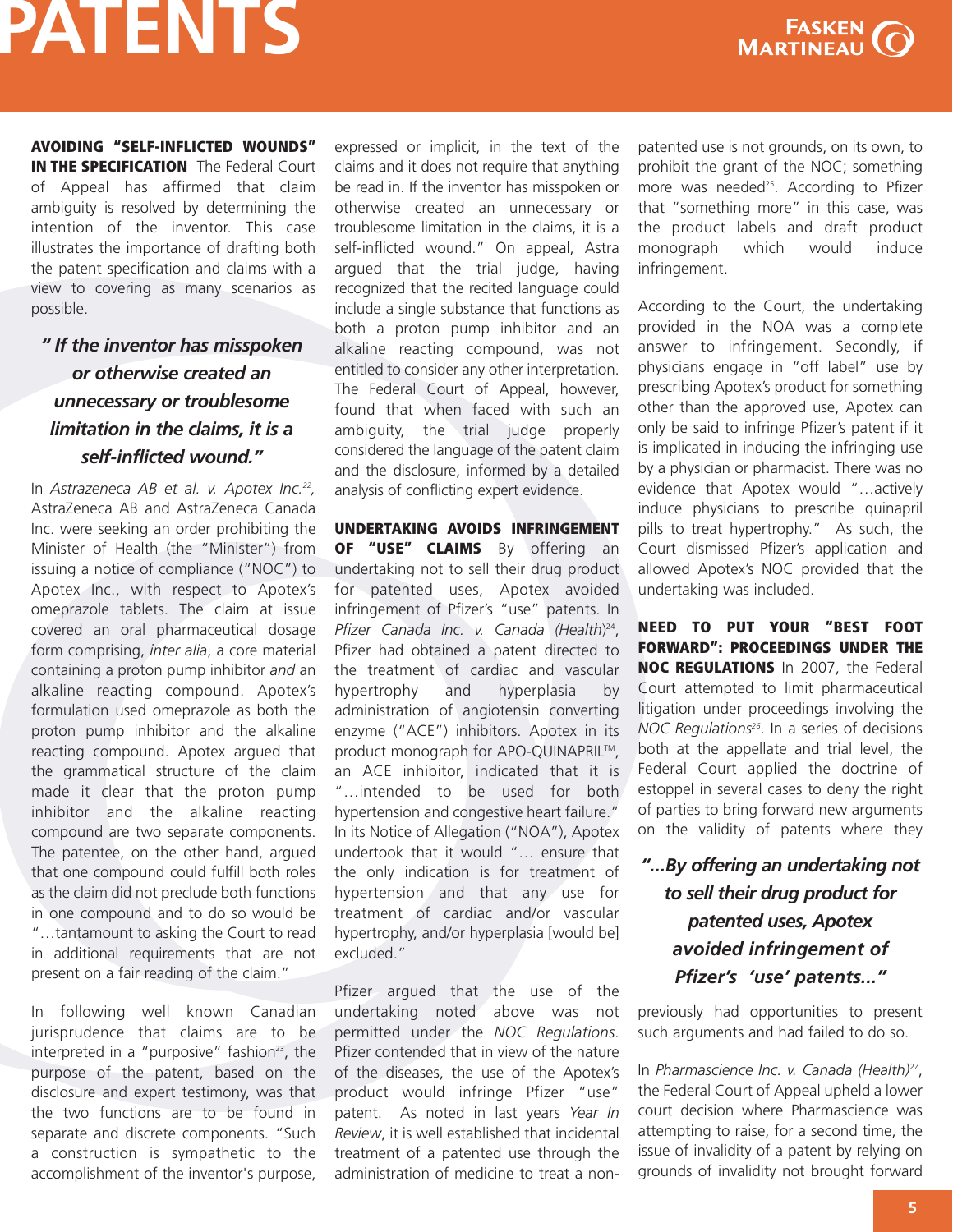

in previous proceedings. The lower court held that Pharmascience was precluded by the doctrine of estoppel from relying on the allegations in a second NOA regarding the patent and prohibited the Minister from issuing an NOC to Pharmascience. On

### *"...a party must 'put its best foot forward by raising all arguments with respect to an issue at first instance.'"*

appeal, the Court of Appeal held that generic drug manufacturers should be precluded by the doctrine of estoppel from of Pfizer's "use" patents alleging for a second time that a patent is invalid, even on new grounds, unless *the basis relied upon for the subsequent allegation could not be determined with reasonable diligence at first instance, or some special overriding circumstance exists to warrant a judge exercising discretion not to do so.* In essence, a party must "put its best foot forward by raising all arguments with respect to an issue at first instance."

Similarly, in *Sanofi-Aventis v. Pharmascience et al28*, Pharmascience unsuccessfully alleged invalidity of Sanofi's patent on the basis of double patenting. Other generics were subsequently successful in challenging the patent on the basis of lack of sound prediction<sup>29</sup>. Pharmascience then tried to follow on the successful invalidity findings. Relying on the *Pharmascience* case noted above30 , Sanofi-Aventis argued that Pharmascience should be estopped from alleging the invalidity of its patent in the second NOC proceeding. Pharmascience submitted that the decisions of the Court in favour of the other generic companies constituted a change in the law which allowed the Court to exercise its discretion not to apply the principle of issue estoppel. In addition, Pharmascience provided that it would be unfair if it were the only generic that was unable to benefit from the decisions that invalidated the patent.

The Federal Court applied the principle of

issue estoppel which was applicable even though the issues were not exactly the same. In finding that the previous decisions did not constitute a change in law, the Court concluded that Pharmascience had to live with its strategic decision to move quickly as it should have known that it would have been precluded from advancing other grounds of invalidity.

But the burden to deliver the best arguments not only lies on those alleging invalidity of a patent. In *Sanofi-Aventis Canada Inc. v. Novopharm et al31*., the main issue related to the scope of the principle of abuse of process. In previous NOC proceedings involving Apotex, Sanofi-Aventis failed to persuade the court that Apotex's allegation of invalidity on the basis of lack of sound prediction was unjustified. Novopharm then alleged invalidity on the basis of lack of sound prediction. In response, Sanofi-Aventis filed additional evidence to that filed in the Apotex case. Novopharm successfully moved to dismiss Sanofi-Aventis's application on the ground that it constituted abuse of process since the issue of lack of sound prediction had already been decided in the earlier case and Sanofi-Aventis' intention was to relitigate this issue.

In upholding the lower court's decision, the Court of Appeal found that the issue of lack of sound prediction was an issue of fact and that, unlike a question of law, one court's finding of fact is not binding on another judge considering a similar issue. Nonetheless, the majority held that Sanofi-Aventis, who had control over the evidence, could not hold back evidence in the first proceeding and use it in a second one in relation to virtually the same. Sanofi Aventis had to put its best foot forward in the earlier proceeding.

Based on these decisions, it can be expected that generic manufacturers will take no chances and allege any ground of invalidity possible in their NOA and that, as a corollary, the patent holders will file the strongest evidence they can against the first generic in an NOC proceeding. Since it is typical of the NOC proceedings to involve various generic companies, one can expect that these will be filing motions for summary judgements on the basis of abuse of process when issues can be found sufficiently similar between two proceedings.

**CHALLENGES TO THE DATA PROTECTION**

**REGULATIONS** As reported in our *Year 2006 In Review*, <sup>32</sup> the Regulations under the Canadian *Food & Drug Act*<sup>33</sup> (the "Data Protection Regulations") were amended in 2006 to provide increased "data protection" for information submitted pursuant to regulatory approval. Shortly thereafter, two separate actions were initiated challenging the validity of these amendments. In *Apotex Inc. v. Canada (Governor in Council)34 and Canadian Generic Pharmaceutical Association v. Canada (Governor in Council)35* , Apotex and the Canadian Generic Pharmaceutical Association challenged the legislation on the basis that these regulations were *ultra vires* the enabling legislation, namely subsection 30(3) of the *Food and Drugs Act36 .*

*"...Apotex and the Canadian Generic Pharmaceutical Association challenged the legislation on the basis that these Regulations were ultra vires the enabling legislation...'"*

In the *Canadian Generic Pharmaceutical Association* case, the Association filed an application for judicial review seeking an order that the 2006 amendments were *ultra vires*. The Federal Court found that it was the decision to enact the *Data Protection Regulations* that was being challenged, not a specific decision with respect to a specific drug submission. In other words, the Court was "…being called upon to determine the validity of the Regulations in a factual vacuum." The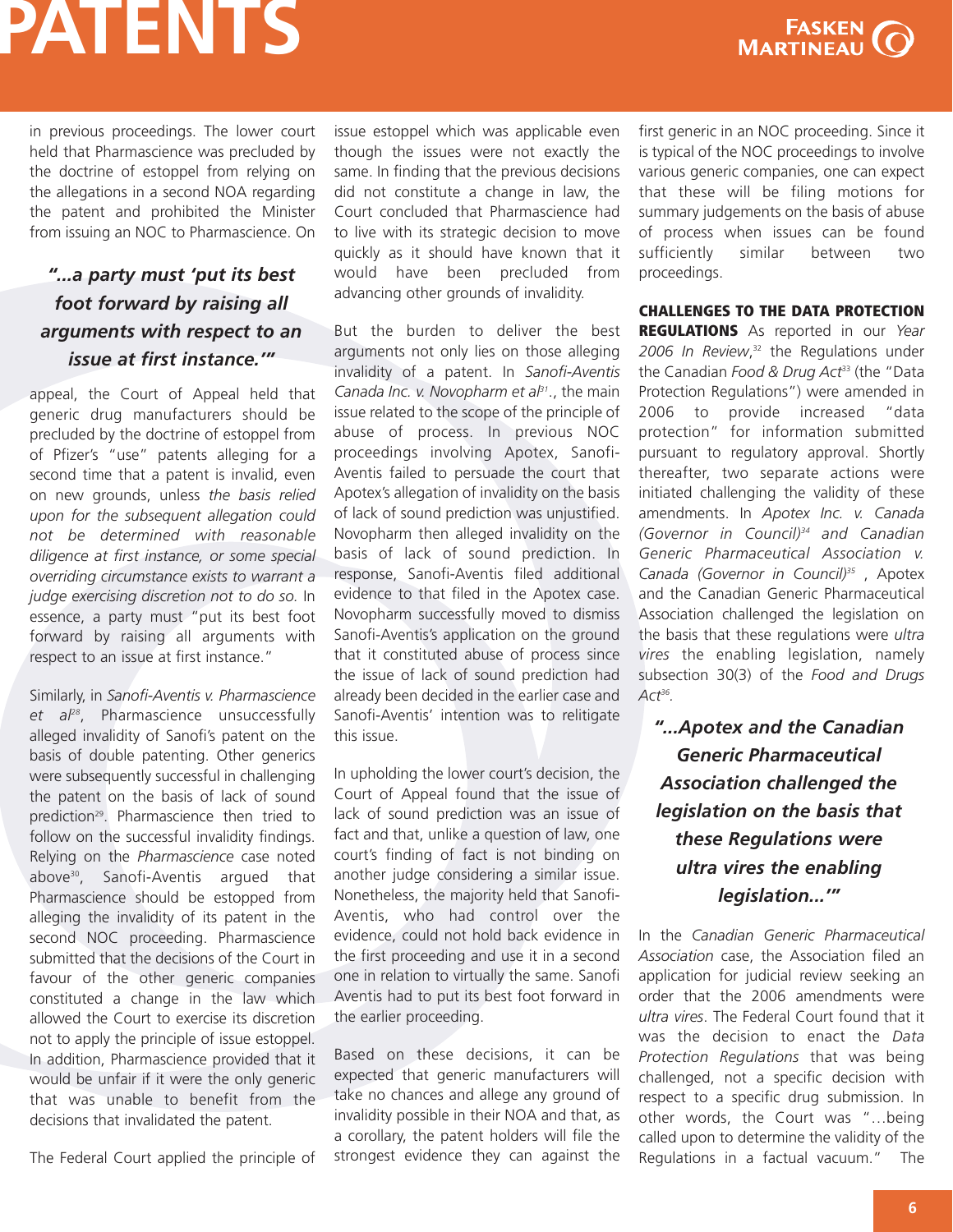

Government moved for an order striking the judicial review proceedings on the grounds that the Association had no standing as it is not a drug manufacturer and the *Data Protection Regulations* could not possibly apply to it. The Court dismissed the motion on the basis that the Association had raised serious issues and it was not plain and obvious that it lacked standing in its own right or as representing a class of litigants.

### *"...the Court was '…being called upon to determine the validity of the Regulations in a factual vacuum.'"*

In *Apotex*, the Government was more successful with its motion for an order striking out the application and dismissing the proceeding on the basis that Apotex had no standing to make this judicial review application. Unlike the *Canadian Generic Pharmaceutical Association* case, the Federal Court found that such an application could only be made by a person directly affected. Until the situation arises in which a manufacturer (e.g. Apotex) has sought a NOC and the Minister has acted on it, or refused to act on it, pursuant to the *Data Protection Regulations*, the "matter" will have no direct effect, and no party will be directly affected.

In November, the Court of Appeal issued decisions in both cases $37$ . In considering the *Canadian Generic Pharmaceutical Association* case, the appeal was dismissed while the appeal was successful in Apotex. In *Apotex*, the Court of Appeal found that it was unclear how Apotex could seek a NOC since the *NOC Regulations* require Apotex to file a submission while the *Data Protection Regulations* prohibit Apotex from filing an NDS or ANDS until six years after the date of the first NOC issued to the innovator's drug. As a result, the Court found that it was not plain and obvious that Apotex was not directly affected by the *Data Protection Regulations* therefore allowing the appeal.

#### **ONLY FAILURE TO MATERIALLY REPLY IN "GOODFAITH"LEADINGTOABANDONMENT**

As reported in last year's Review<sup>38</sup>, the Federal Court of Appeal in *Pason Systems Corp. v. Varco Canada Limited* held that failure to respond to the Examiner's prior art requisition could be considered a failure to "act in good faith" before the Patent Office. The *Patent Act* provides that an application will become abandoned should an applicant not reply in good faith to any requisition made by an Examiner.

The Federal Court, in *G.D. Searle & Co, v. Novopharm Limited39*, again considered this issue in deciding whether the failure to respond to an Examiner's prior art requisition could fall under section 73(1)(a).

### *"The Federal Court of Appeal reinstated the patent, on the basis that the disclosed reference was not material to patentability..."*

Novopharm alleged that Searle's Canadian patent was invalid, as Searle misled the Examiner by stating the European Patent Office ("EPO") had allowed more of the claims than it actually had, and by misrepresenting particulars about a reference disclosed prior to the filing date of the patent. The Court found that the failure to correctly state which claims had been allowed by the EPO was not material, and that evidence of intent was lacking, as the only claims remaining in issue for the Canadian patent had, in fact, been allowed by the EPO and that Searle had later provided the correct information. However, the Court concluded that Searle's failure to disclose the particulars of the published reference was not acting in "good faith"; therefore, the application had been abandoned and the patent was invalid.

The Federal Court of Appeal<sup>40</sup> reinstated the patent, on the basis that the disclosed reference was not material to patentability

as it had been made by the applicant, and therefore was entitled to the "grace period" of one year under Canadian law. As such, no disclosure was required.

**MISSINGA MINOR PRIORART REQUISITION CAN HAVE MAJOR CONSEQUENCES** The decision in *DBC Marine Safety Systems Ltd v. the Commissioner of Patents et al41.* underscores the importance of complete responses to each and every requisition by Canadian patent examiners. Following on the heels of *G.D. Searle & Co*., the Federal Court held that when there is a complete failure to reply to a requisition, there cannot be a reply in "good faith".

During prosecution of the subject patent in *DBC Marine*, the Patent Office issued an office action in which there were a number of requisitions, including a call for the "…identification of any prior art cited in respect of the United States and United Kingdom applications describing the same invention on behalf of the applicant… ." The applicant had no connection to the U.K. application to which the requisition

*"...while the Patent Office erred in failing to follow their normal practice of providing a timely 'courtesy' notice, the applicant was not relieved of its legislated obligations..."*

referred; the document had been referenced in another pending Canadian patent application for a similar invention. The requisitioned information for the corresponding U.S. application was either already before the examiner in the application materials or was readily available to him through online access to the USPTO.

The Applicant's patent agent responded to all of the requisitions in the official action, but inadvertently omitted a response to the request for the prior art. As a result, the application was deemed abandoned for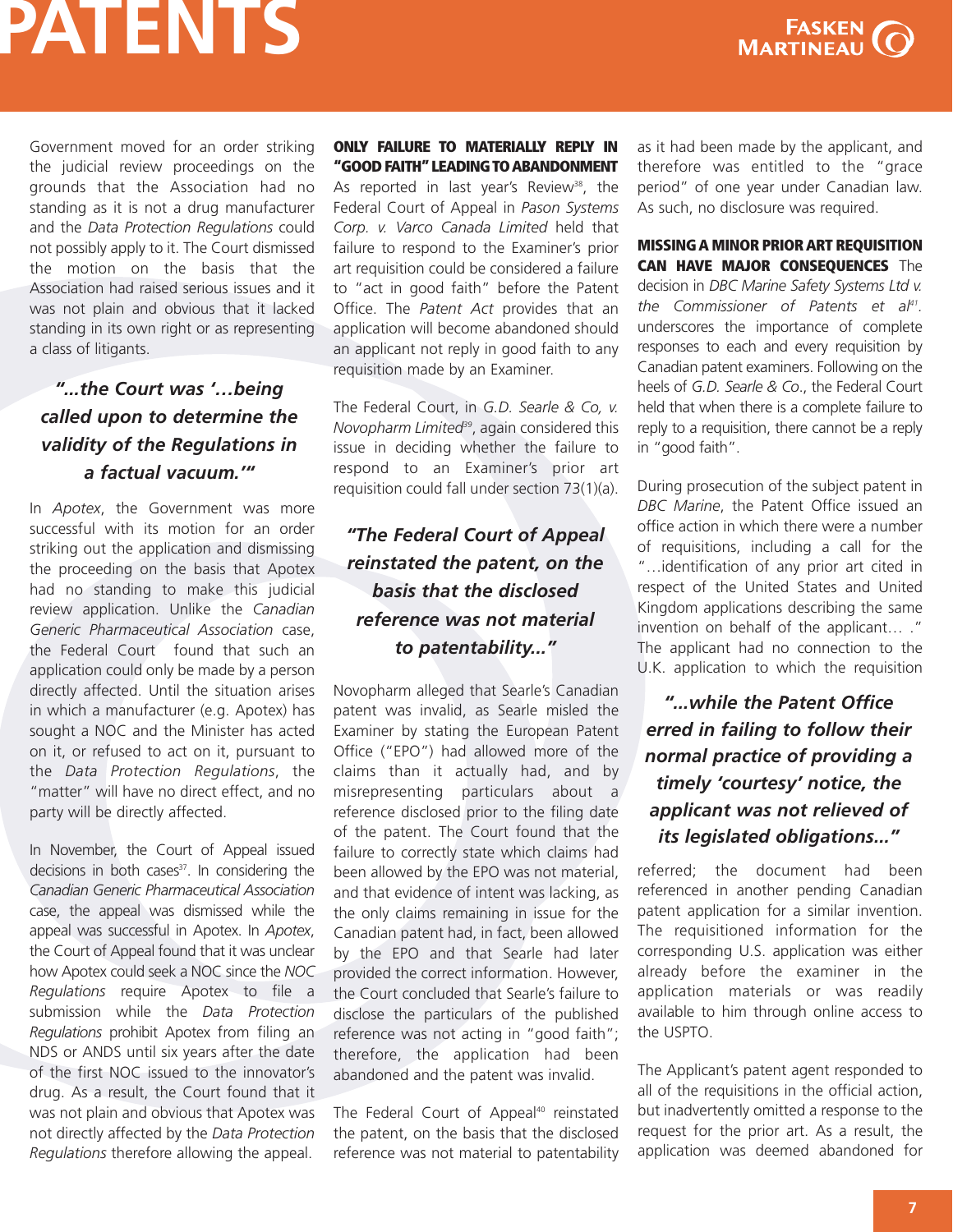

the failure to completely respond to each requisition. Subsequently, the applicant paid and CIPO accepted a maintenance fee payment without providing the applicant with a courtesy notice indicating that the application was considered abandoned. Once the abandonment was identified, the applicant attempted to reinstate the application by providing a reply to the earlier requisition. The request was rejected by the Commissioner on the basis that CIPO did not have the discretion to reinstate an application after the reinstatement period had expired. Upon judicial review of the Commissioner's decision, the Federal Court held that, while the Patent Office erred in failing to follow their normal practice of providing a timely "courtesy" notice, the applicant was not relieved of its legislated obligations nor could it avoid the legal consequences of failing to satisfy those obligations, even though CIPO did not follow its guidelines. Consequently, the application was abandoned by operation of law and the Court was unable to provide a remedy.

**HOW SWEET IT IS: THE SACCHARIN DOCTRINE IN CANADA APPLIES TO PRODUCTS** Based on earlier U.K. case law, the Saccharin doctrine provides that there is patent infringement in Canada where a patented process is used in the production of a substance that was then imported into Canada for sale, provided, however, that the use of the patented processes in the production was not "merely incidental". In *Pfizer Canada Inc. v. Canada (Health)42*, the Federal Court extended this doctrine to apply not only to processes but also to products.

Ranbaxy Laboratories Limited, manufacturing its atorvastatin (LIPITOR™) in India, applied for NOC approval to sell in Canada. In contesting the issuance of Ranbaxy's NOC, Pfizer Canada Inc. contended that Ranbaxy used a patented intermediate in its process to make the amorphous material contained in its formulation and thus infringed under the Saccharin doctrine. Ranbaxy argued that there could be no infringement since the Saccharin doctrine should be limited to process claims and could not be extended to products that are used as intermediates.

The Federal Court, however, held after reviewing the "evolving jurisprudence", focus should be "… on whether the inventor has been deprived, even in part or even indirectly, of the full enjoyment of the invention." The Court went on to state that "… as a matter of Canadian law, the Saccharin doctrine is not limited to process claims." In addition, "…there must be a strong link established between the use of the patented process or product and the product sold into Canada." As the function of the intermediates was not incidental in this case, the Federal Court held that the use of the intermediate in India constituted infringement.

**THIRD PARTIES HAVE LIMITED ROLE IN RE-EXAMINATIONS** Re-examination is a process by which any person may request post-issuance examination of any claim of an issued patent. According to the Federal Court of Appeal in *Genencor International Inc. v. Commissioner of Patents*44, third parties may initiate the process but they have no right to be involved in the process.

A re-examination of Genencor's patent was requested by Novozymes in which Novozymes argued its patent anticipated the claims of the Genencor patent. The Patent Re-examination Board ("PRB") concluded that all of the claims of Genencor's patent were indeed anticipated by Novozymes' patent and issued a certificate cancelling all the claims. When Genencor appealed the PRB decision, Novozymes sought to be added as respondent.

In denying respondent status to Novozymes, the Federal Court of Appeal reiterated that re-examination is a two step process. The first step involves the filing of a request for re-examination by a requester followed by the establishment of the PRB and a preliminary assessment of the request. Once

the PRB has established that there is a question as to patentability, the second step involves the patentee, who is given notice of the determination and is entitled to make submissions (e.g. amendments) after which the PRB proceeds to re-examine the claims. Although a third party can trigger the reexamination process, it cannot, according to the Court of Appeal, participate in the second step. The *Patent Act* did not intend that parties requesting re-examination participate in any process nor did it intend to such parties a role in subsequent appeal.

Having been denied party status, Novozymes then sought intervener status in 200745 . In applying the test for intervener status, the Federal Court found that, although Novozymes pecuniary interests may be sufficient in an impeachment action pursuant to the *Patent Act*, such economic interest is not a direct legal interest. The impeachment action would therefore be the appropriate vehicle for Novozymes to submit the question to the Court and, as such, denied intervener status.

*"Although a third party can trigger the re-examination process, it cannot, according to the Court of Appeal, participate in the second step."*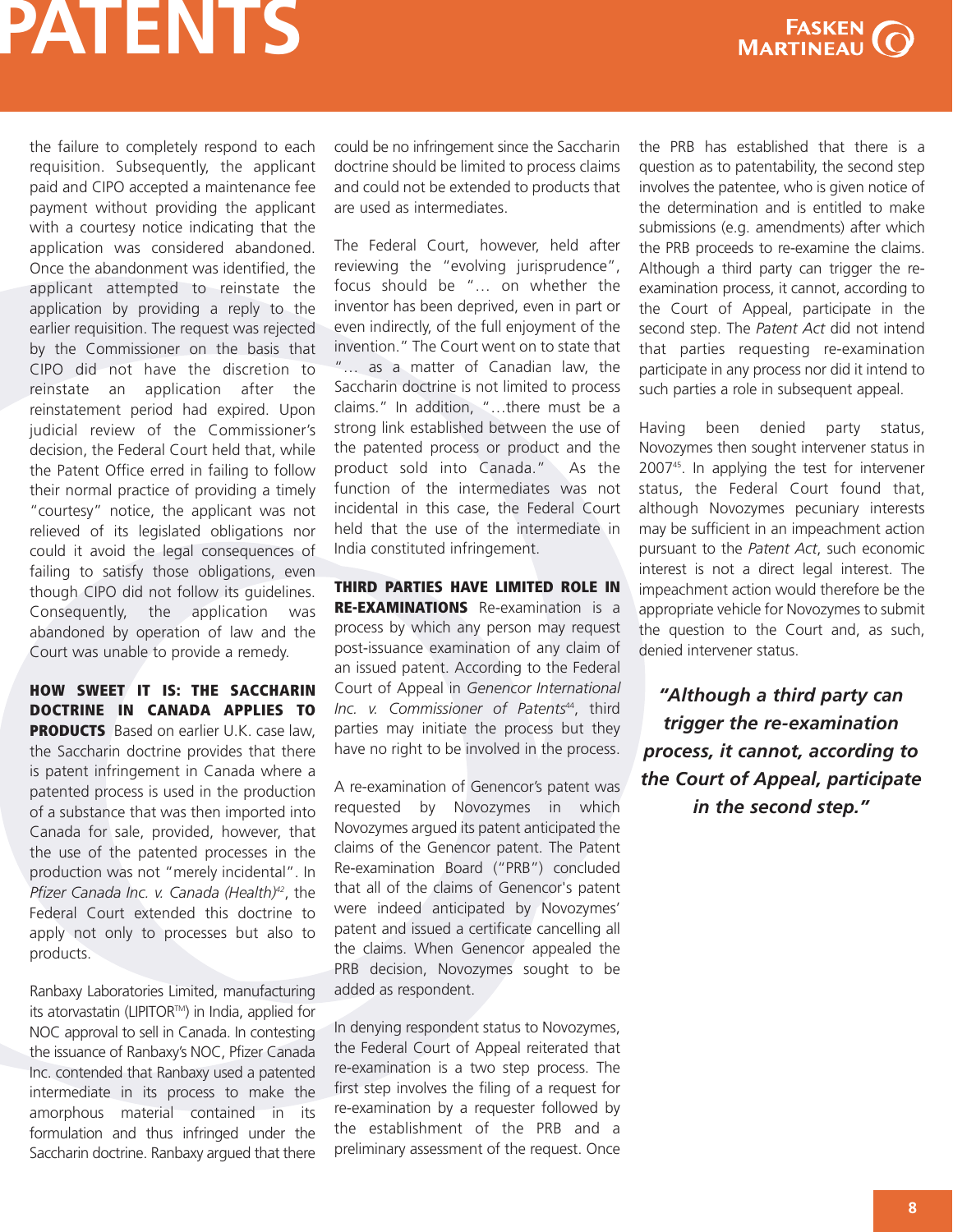

### **KEY DEVELOPMENTS IN TRADE-MARKS**

There were a number of noteworthy 2007 Federal Court cases involving trade-marks. Following the *Mattel* and *Veuve Clicquot* decisions in 2006, the Federal Court of Appeal had the opportunity to consider trade-mark dilution and "famous" trade-marks. With the Winter Olympics coming to Vancouver in 2010, there has been the introduction of new legislation for the protection of Olympics related marks. There have also been indications Canada will be participating in a multilateral agreement against counterfeiting and piracy. Finally, there have been some important practice notices issued by CIPO dealing with official marks, disclaimers and opposition proceedings.

**IMPORTANT PRACTICE NOTICES & AMENDMENTS**

**TRADE-MARKS OFFICE REQUIRES EVIDENCE OF ADOPTION AND USE OF AN OFFICIAL MARK** It will now be more onerous for public authorities to obtain their "Official Marks" under the *Trade-marks Act*46. Not only are public authorities now required to file evidence sufficient to establish public authority status, pursuant to a recent Practice Notice; they are now also required to file evidence of actual use and adoption pursuant to recent case law.

In August, the Registrar of Trade-marks (the "Registrar") issued a practice notice regarding the publication of Official Marks and the notice of public authority status.<sup>47</sup> An "Official Mark" is any badge, crest, emblem or mark adopted and used by any public authority and designation as such prevents third parties from using or registering the Official Mark, or a confusingly similar mark, for *any* goods or services. As such, these marks have greater scope of protection than traditional trade-marks. Further, an Official Mark is not subject to examination in the same manner as a regular trade-mark.

According to the recent Practice Notice, the Registrar now requires entities to submit evidence of public authority status before allowing an Official Mark. A three-part test is set out to establish public authority status: (1) the entity must be a public authority in Canada; (2) the appropriate government must exercise a significant degree of control over the entity's activities; and (3) the entity's activities must benefit the public. The second test for government control, requires that the government be enabled directly or through its nominees to exercise a degree of ongoing influence in the public entity's governance and decision making. The fact that an entity is statutory and that its objects and powers may be amended by a legislature or that the entity is a non-profit corporation, is not sufficient evidence of "government control". For the "public benefit" test, the Registrar considers the entity's objects, duties and powers, including the distribution of its assets. The entity must show it does something of public benefit, regardless of whether or not there is a corresponding public duty to do so.

**CASE OF OLYMPIC PORTIONS** Interestingly enough, this year the Federal Court of Canada weighed in on whether Olympics-related marks were entitled to protection as Official Marks. In *See You In – Canadian Athletes Fund Corporation v. Canadian Olympic Committee*, <sup>54</sup> the Federal Court of Canada quashed the Registrar's decision to grant several marks, including the mark SEE YOU IN VANCOUVER "Official Mark" protection in the absence of adequate evidence of adoption and use of these marks. The Court held that although "adoption" and "use" were not defined in the *Trade-marks Act*, "… [a] common feature of both 'use' and 'adoption' is that there is an element of public display…". The Court found that there was insufficient evidence public display. The internal use of a mark in correspondence, e-mails and memoranda was not considered evidence of adoption and use of an official mark.

The Practice Notice discussed above, along with this decision confirm that the Registrar now has increased the onus in order to grant Official Mark protection.

<span id="page-10-0"></span>*"With the Winter Olympics coming to Vancouver in 2010, there has been the introduction of new legislation for the protection of Olympics related marks."*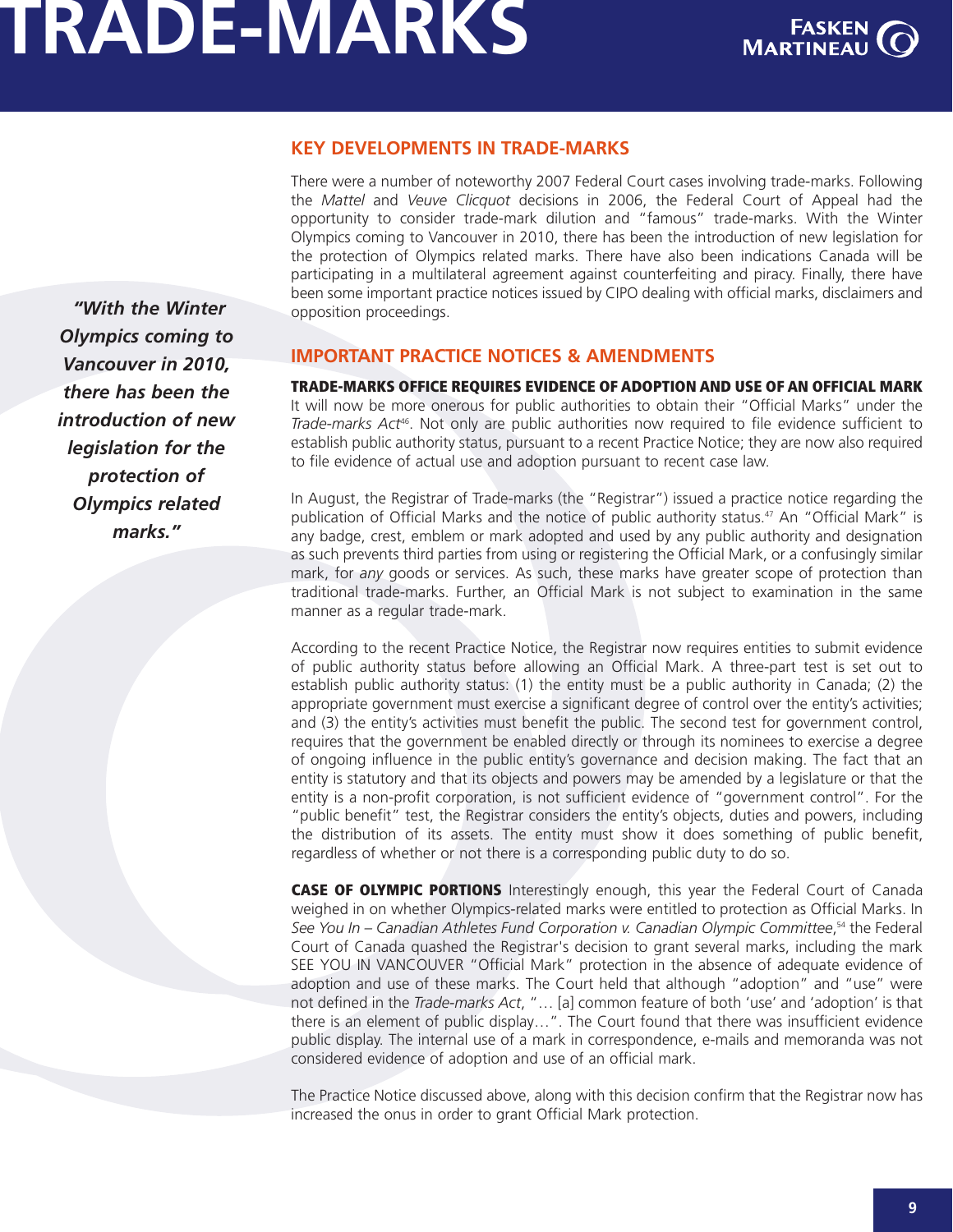

**SPEEDING UP OPPOSITIONS** Prosecution of a trade-mark opposition before the Canadian Trade-marks Opposition Board ("TMOB") can be an extremely long and drawn out process. Since CIPO's Practice Notice issued on October 1, 2007, trademark opposition in Canada may just be a little faster.<sup>48</sup> Oppositions for marks advertised before October 1, 2007, will now be treated differently than those advertised after that date.

The practice notice shortens the traditional periods for extensions of time at the various stages of the opposition. It also limits the number of extensions that will be granted. Substantive reasons necessitating an extension must now be provided to the TMOB at the time of the request, even if the consent of the other party has been obtained. Endless numbers of extensions of time will not be granted.

*"Substantive reasons necessitating an extension must now be provided to the TMOB at the time of the request, even if the consent of the other party has been obtained."*

What does this mean in practice? If you are serious about opposing a trade-mark owned by another party, be ready to put the time into preparing the evidence so that extensions of time are not necessary. If you think settlement is a viable option, actively engage in settlement negotiations (or provide instructions to counsel to do so) so that extensions of time are either not necessary or will be granted on the grounds that substantive reasons have been provided. Either way, it's in everyone's best interest to speed up the opposition process.

#### **DISCLAIMERS NO LONGER REQUIRED** In

August, the Registrar also issued a practice notice regarding disclaimers under the *Trade-marks Act*. Generally, a trade-mark is not registrable if it is clearly descriptive (whether in depiction, writing or sound) of the wares or services with which it is sought to be registered. Previously, if a trade-mark had been filed containing both descriptive and non-descriptive words, as long as the mark is distinctive as a whole, the applicant would have to disclaim the right to the exclusive use of the descriptive words. Under the new practice, the Registrar has eliminated this requirement and while voluntary disclaimers will still be accepted, an applicant for a trade-mark is no longer required to enter disclaimers.

This change will hopefully result in applications moving faster through the examination process as examiners will no longer be issuing office actions when the disclaimer requirement is the only issue.

**PREPARING FOR THE VANCOUVER OLYMPICS: TAKING AIM AT "AMBUSH MARKETING"** The *Olympic and Paralympic Act (the "OPA")* takes aim at "ambush marketing" by companies or individuals who try to improperly associate themselves with the Olympic Games without paying for the privilege of doing so.

Upon receiving Royal Assent on June 22, 2007 and coming into force on December 17, 2007, the *OPA* and the Rules promulgated thereunder, provide greater protection for official marks of the Canadian Olympic Committee and Canadian Paralympic Committee (collectively the "COC").

### *"The Olympic and Paralympic Act (the OPA) takes aim at ambush marketing by companies or individuals..."*

Schedules I and II of the *Act* identify the words and symbols protected by the new legislation*<sup>49</sup>* that cannot be used by entities other than the COC (a "COC Mark") and prevents companies that are not "Official Sponsors" from using them in proximity to other marks.

The *OPA* prevents adoption, use or registration of a trade-mark that so nearly resembles or would likely be mistaken for a COC Mark or is a translation of any of the COC Marks, unless the mark had been first used prior to March 2, 2007 and is being used with the same or same general class of wares and/or services with which it had already been used or registered. This means that the owner of a regular trade-mark that resembles a COC Mark, can continue to use its mark but only with respect to the same goods or services and cannot expand its use into other areas unless they are of the same "general class". The *OPA* also prohibits a person from promoting or otherwise directing public attention to their business, wares or services in a manner that is likely to mislead the public into believing they are authorized by the COC or that a business association exists with the COC.

The remedies provided under the *OPA* are also significant. An interim or interlocutory injunction may be granted to an applicant who is not required to prove that it will suffer irreparable harm. The threshold set by the Canadian courts to prove irreparable harm has traditionally been quite high and centres on the issue that monetary damages alone will not fully compensate the injured party. Under the traditional rules it would have been less likely that COC would be able to obtain injunctions.

It remains to be seen how the courts will interpret the *OPA*. As the Winter Olympics of 2010 draw nearer and more advertising hits the marketplace, it will be interesting to see how aggressively the COC attempts to enforce its rights under this new *Act*.

#### **PIRACY AND COUNTERFEITING IN CANADA**

The past year has seen an increase in attention to the issue of counterfeiting and piracy in Canada. It has been suggested that the protections afforded to trade-mark, copyright and other intellectual property right holders in Canada are insufficient and in need of reform. Two committees of the House of Commons, the Public Safety and National Security and the Industry, Science and Technology Committees, released reports on counterfeiting and piracy this year. The reports made a number of recommendations, including criminal remedies for trade-mark and copyright infringement<sup>51</sup>.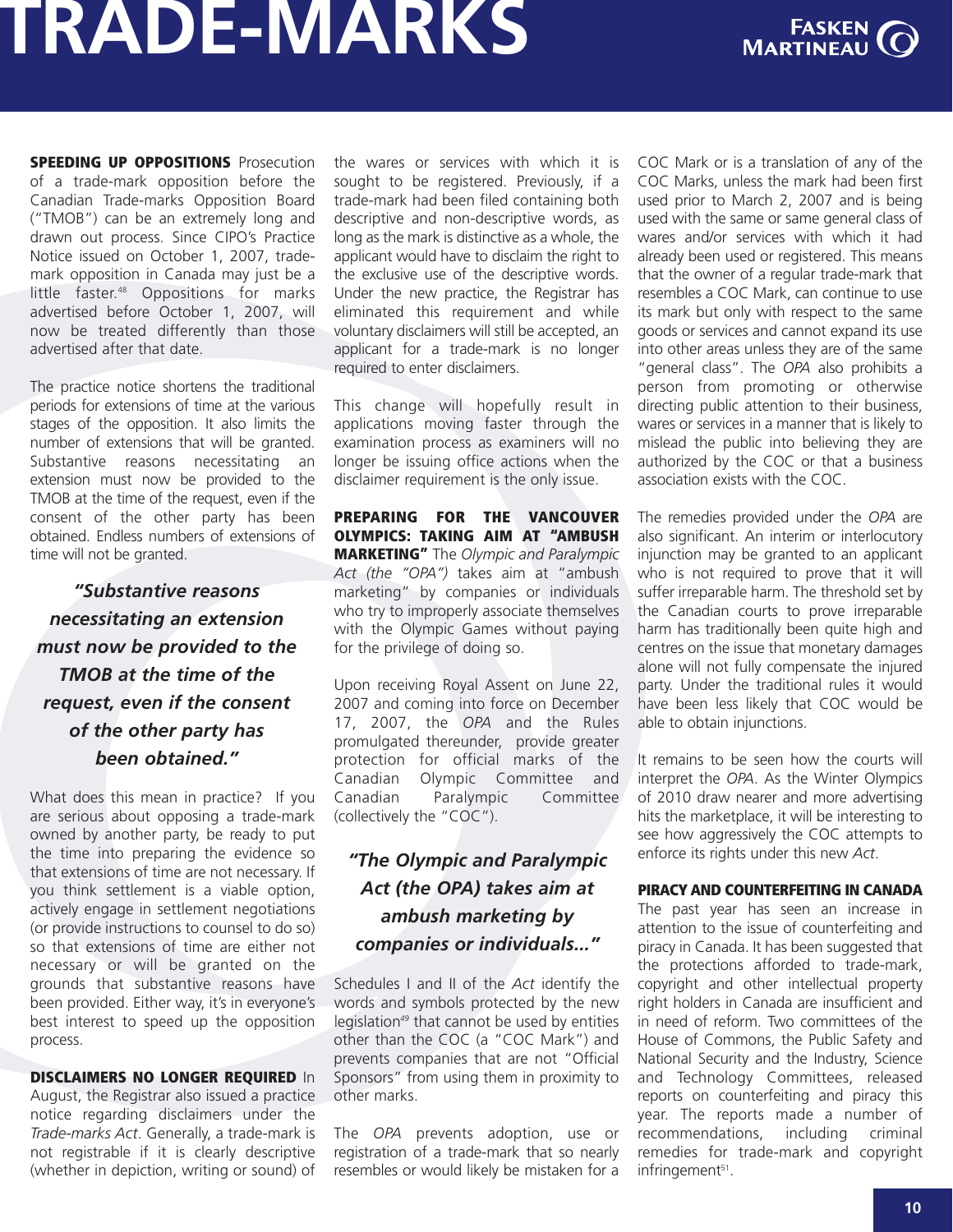

In October, the Canadian Government responded by expressing its support of the anti-counterfeiting measures proposed by the two reports. In particular, Canada stated its intention to bring its intellectual property

### *"In October, the Canadian Government responded by expressing its support of the anti-counterfeiting measures..."*

regime into conformity with WIPO treaties. In addition, the Canadian government announced that Canada would participate in discussions with the United States, Mexico, the European Union and others towards producing an Anti-Counterfeiting Trade Agreement. The objective of such an agreement is to develop unified international standards that could be used to combat the trade in counterfeit trademarked and pirated goods. It remains to be seen whether the various nations committed to negotiating this agreement will be able to reach a firm agreement on the varied and complex issues at play.

### **NOTEWORTHY TRADE-MARK DECISIONS**

**NO USE FORYOU! BMW FAILSTO ESTABLISH USE OF "M"** In March of this year, the Federal Court rejected BMW Canada Inc.'s claim against Nissan Canada Inc. for trademark infringement and depreciation of goodwill of BMW's registered M3, M5 and M & Design trade-marks based on Nissan's use of the letter M and M6 with automobiles, parts and accessories. In *Nissan Canada Inc. v BMW Canada Inc*<sup>52</sup> ., the Court found that there was no likelihood of confusion and no evidence of lost sales or other measurable loss of goodwill in BMW's registered marks. The Court did however, allow BMW's claim for passing-off, codified under Section 7(b) of the *Trade-marks Act*, claiming proprietary rights in the trade-marks M, M6. The Court accepted that goodwill existed based on testimony of an auto journalist and individual BMW car enthusiasts. Based on the same testimony, the trial judge accepted that BMW and Nissan were in the same market and that Nissan's use of the

letter M and the descriptor M6 caused a likelihood of confusion between the wares of Nissan and BMW. The Court held that the requirements for passing-off had been satisfied and ordered that Nissan be restrained from using the M and M6 trademarks in association with automobiles, parts and accessories and ordered a reference as to damages.

On appeal this July, the Federal Court of Appeal allowed Nissan's appeal finding that the trial judge had erred in two ways.

Although Section 7(b) of the *Trade-marks Act* makes no mention of trade-marks, the Federal Court of Appeal stated that to attack Nissan on the basis of this section

### *"...use of the letter M in association with numbers, letters, words or the M Design, was not equivalent to the "use" of M alone trade-mark..."*

BMW first had to have a valid trade-mark. In order to have a valid trade-mark as defined in the *Trade-marks Act* one must have "use" of the mark. The Federal Court of Appeal found that the trial judge had erred because he did not assess whether the M and M6 marks had actually been "used" in accordance with the special and notoriously restrictive meaning given to this term in the *Trade-marks Act*. The trial judge had simply reviewed the traditional criteria for passing off. The Federal Court of Appeal first cautioned that "use " of the letter M in association with numbers, letters, words or the M Design, was not equivalent to the "use" of M alone trademark. It then held that BMW's display of the letter M on its own was limited to advertisements and promotional materials. The Federal Court of Appeal held that such display of the M would only constitute "use" under the *Trade-marks Act* if such notice of association was given at the time of purchase, for example if promotional materials displaying the M were given out at the point of sale. Since there was no evidence of such association with the M or M6, the Federal Court of Appeal held that there was no "use" of the M or M6 as a trade-mark by BMW.

The trial judge was also found to have erred in presuming damages to BMW. The Federal Court of Appeal confirmed that actual or potential damage is a necessary element in finding liability under Section 7(b) of the *Trade-marks Act*. Since a reference as to damages had been requested, the plaintiffs had not submitted evidence of damages, so no evidence of damages was put before the trial judge. Since there was no evidence demonstrating actual or potential damages and no finding of such damages, the test for passing-off had not been met.

The Court of Appeal made clear that a plaintiff must first demonstrate "use" of the allegedly infringing marks before moving on to establish the three components of passing-off: the existence of goodwill, deception of the public due to a misrepresentation and actual or potential damage to the plaintiff.

This may not be the final word on this case. An application for leave to appeal has been filed with the Supreme Court of Canada.

**PROTECTION OF FAMOUS MARKS AGAINST DILUTION BY BLURRING: MYTH OR REALITY?** One year after the Supreme Court of Canada decisions in the *Veuve Clicquot* and *Mattel* cases recognizing the protection of "famous" trade-marks, the Federal Court of Appeal was confronted with the delicate issue of determining the extent to which famous marks should be .

*"...the Federal Court of Appeal was confronted with the delicate issue of determining the extent to which famous marks should be granted protection in Canada."*

In *Remo Imports Ltd. v. Jaguar Cars Ltd. et al.*, the Federal Court of Appeal was asked by Remo Imports Ltd. to overturn a lower court decision expunging its JAGUAR trade-mark registration and permanently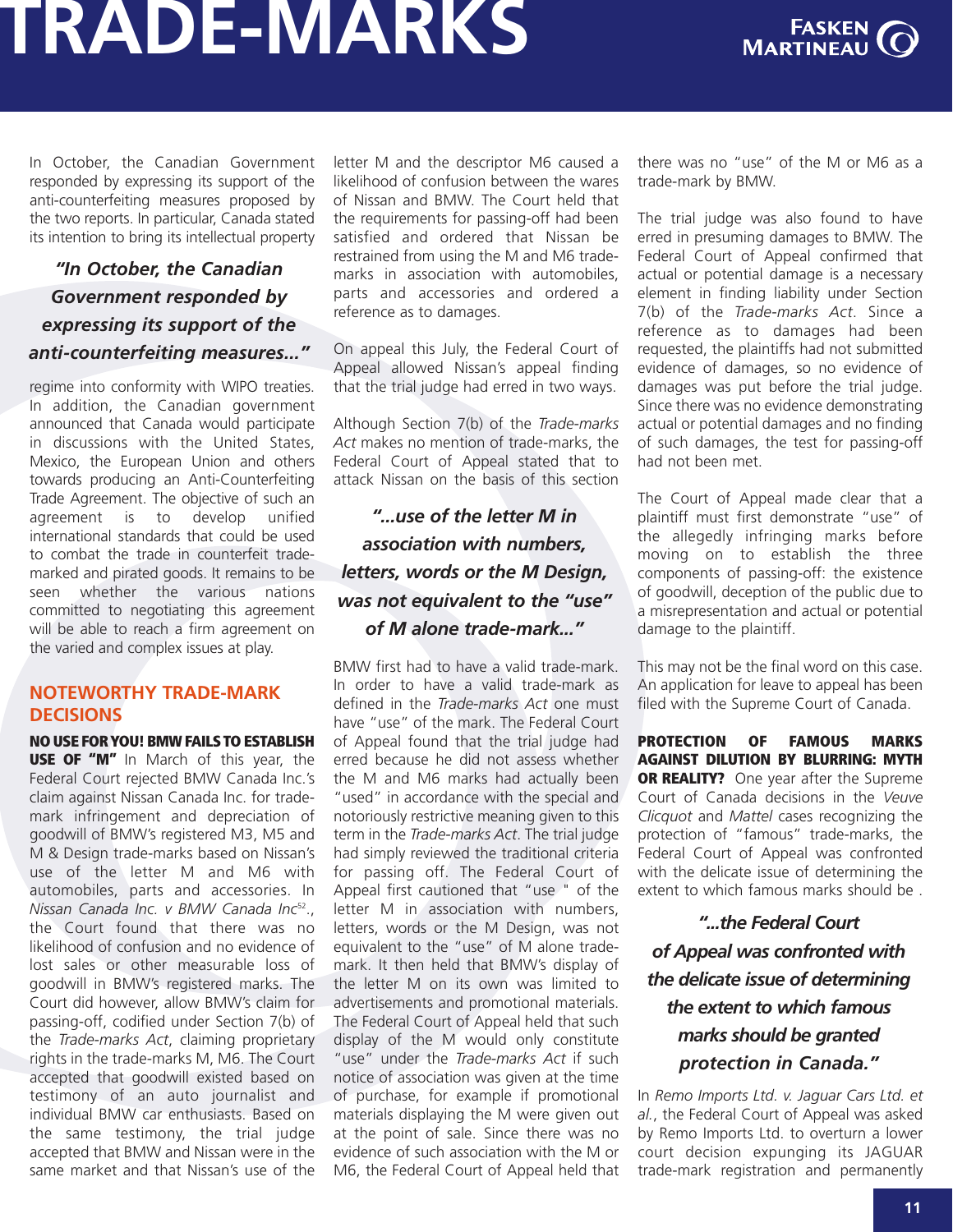

restraining them from using the famous JAGUAR marks.

One of the main legal issues for the Federal Court of Appeal was whether it was proper for the lower court to expunge Remo's registered JAGUAR trade-mark based on a finding of likelihood of depreciation of goodwill of Jaguar Cars Ltd. famous JAGUAR mark.

Since depreciation of goodwill is not a statutory ground of invalidity of a registered trade-mark under section 18 of the *Trade-marks Act*, the Federal Court of Appeal concluded that depreciation of goodwill was not grounds for invalidity. Sadly, no further explanation was given to justify this rationale even though other non-statutory grounds of invalidity have previously been accepted in expungement proceedings.

The Federal Court of Appeal also held that Remo's trade-mark could not be held to be invalid based on it being calculated to deceive and mislead the public, since Remo was not aware of the Jaguar Cars' trademark when it originally filed its JAGUAR mark. The Federal Court of Appeal left open the possibility, however, that on an appropriate set of facts, a trade-mark could be vulnerable to expungement if the use is calculated to deceive and mislead the public.

The Federal Court of Appeal also found that the trial judge improperly decided that the use of the JAGUAR mark by Remo in connection with luggage wares was likely to depreciate the goodwill attaching to Jaguar Cars' trade-mark registrations for automobiles. The burden of showing depreciation of goodwill is on the party claiming infringement. Where a likelihood of confusion with a famous trade-mark entitled to wide protection has been established, overcoming that evidence is a difficult task to assume. Further, the fact that the parties' may operate in different markets was not sufficient to overrule the judge's finding of likelihood of confusion since the registrations themselves did not confine the parties' operations in a particular market. Although while

assessing confusion the Federal Court of Appeal did not reject the trial judge's finding that luggage wares were in Jaguar Cars' "zone of natural expansion", it decided that Jaguar Cars had not met the evidentiary burden to prove depreciation even though there was linkage between the parties' marks and filing of several thousand exhibits.

While assessing damages, the Federal Court of Appeal decided that Jaguar Cars had not met its evidentiary burden of proving depreciation, adding that depreciation is not to be presumed and evidence of at least likelihood of depreciation of goodwill is required. The Federal Court of Appeal was not prepared to conclude that a likelihood of deprecation of goodwill had been established solely on the basis of the unequal quality or price of the parties' goods.

**POLICING TRADE-MARKS ON THE INTERNET** The year 2007 saw a dramatic rise in the number of WIPO domain name complaints. As of December, there have been 2025 cybersquatting complaints with the arbitration forum run by WIPO, representing the highest number of cases ever recorded. The spike in cases can be attributed to the introduction of new top level domains ("TLD") in 2006 and 2007. A new .asia TLD was released in late 2007, which is intended to provide a regional TLD for the Pan Pacific region.

In addition, "supersquatters" are now engaging in questionable domain name practices such as "*tasting", "kiting" and "spying*". *Tasting* involves the practice of trying out domain names for less than 5 days without paying for them, made possible by a domain name registry rule called "add grace period" or "AGP". Originally intended to allow for the correction of on-line errors in registration, the AGP allows domain name buyers to try out a domain and return it within 5 days and fully recover registration fees. *Kiting* involves the practice of taking tasting to the next level by re-registering, potentially *ad infinitum*, the same domain name only for the five day AGP, taking the ad revenue and never paying for the cost of registration. *Spying* involves the practice of collecting data on unregistered domain names that appear to have value, in order to snap them up before brand owners do. Some Internet Service Providers (ISPs) sell this type of data to cybersquatters, which shows which addresses are frequently misspelled called Non existent Domains ("NXDs").

### *"...'supersquatters'are now engaging in questionable domain name practices such as 'tasting', 'kiting' and 'spying.'"*

Current strategies for resolving domain name disputes continue to rely primarily on the use of demand letters and on-line arbitration complaints for all those top level domains ("TLDs") that are subject to the Uniform Dispute Resolution Policy ("UDRP") adopted by the Internet Corporation for the Assignment of Names and Numbers ("ICANN") for domain name dispute resolution. In addition to its role in dispute resolution for .com, .net, .org., .biz, .info., and .mobi, among others, another 50 countries have opted-in to the policy. The Canadian Internet Registration Authority ("CIRA") has a Canadian Dispute Resolution Policy ("CDRP"), that is a variant

### *"One new challenge is that some Registrars offer a 'privacy shield' for WHOIS enquiries...."*

of the UDRP, although many would say less effective and more difficult to successfully invoke. There is a much narrower definition of bad faith registration under the CDRP, and it is seen as more distinct from lack of legitimate interest than under the UDRP.

One new challenge with the use of demand letters and dispute resolution is that some Registrars offer a "privacy shield" for WHOIS enquiries, allegedly to block spam and for privacy concerns. The practice of many Registrars in offering anonymity for domain name owners is being used to the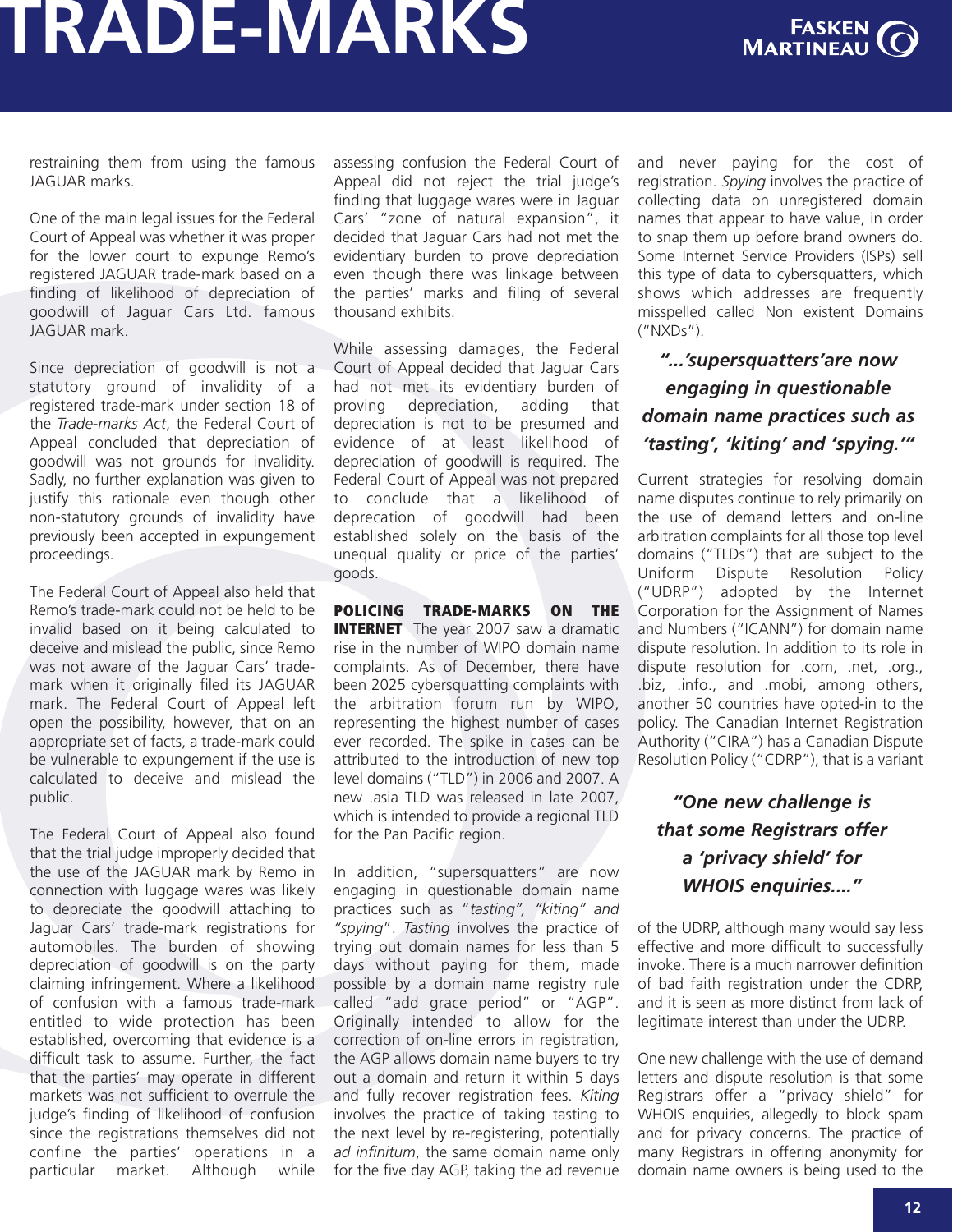

significant advantage of counterfeiters and others engaged in illegal activities on the Internet. It also poses a significant impediment to the filing of domain name complaints in many cases where Registrars allow use of a proxy registrant and are then

### *"...it is good advice for brand owners to register a domain before filing a public trade-mark application."*

non-responsive to allegations of infringement. One fundamental assumption of the UDRP is that a respondent can be readily found using the WHOIS service.

There remains a shortage of cases in Canada addressing the issue of the use of trade-marks on search engines. We continue to look to the U.S., where the Courts are being faced with these issues ahead of Canada. In a 2006 decision *Merck & Co v. MediPlan Health Consulting Inc.*, a U.S. court denied Merck the right to protect its mark ZOCOR from use by on-line pharmacies who paid Google and Yahoo! for keyword links to sell generic ZOCOR. The decision affirmed that keyword linking simply does not constitute use in commerce of the trade-mark because it is an unseen automated function that does not involve publicly using the mark anywhere on or in connection with the goods or services.

We can expect that a similar decision would result in Canada, based on the application of the "use" definition of the *Trade-marks Act*. This would be consistent with the approach taken in earlier Canadian case law, which held that passive use of a mark on a web site does not constitute "use" as defined by the statute (see also NO USE FOR YOU! BMW FAILS TO ESTABLISH USE WITH "M" MARKS, which held that mere advertisements and promotional materials do not suffice as evidence of use if the marks do not, appear on the wares at the time of transfer.)

In Canada, we have witnessed a proliferation of new complaints arising from clients filing trade-mark applications on-line, only to discover that the domain name is registered as soon as the data is available through the Canadian Intellectual Property Office's web site. Therefore, it is good advice for brand owners to register a domain *before* filing a public trade-mark application.

Regrettably, Canada is still without any form of anti-cybersquatting legislation, requiring brand owners to resort to traditional trade-mark infringement and passing-off claims to assert their rights. In the U.S., the *Anti-cybersquatting and Consumer Protection Act* has significant extraterritorial reach and has been used successfully against bad faith registrants since its introduction in 1999. Similar legislation in Canada would add significant clout to our courts in granting remedies for domain name disputes, particularly in light of the narrow interpretation of trade-mark "use" afforded by our legislation.

### **DESCRIPTIVE TRADE-MARKS AS DOMAIN**

**NAMES** In *Emall.Ca Inc. (CheapTickets.Ca)* v. *Cheap Tickets and Travel Inc. <sup>53</sup>* the Canadian Federal Court had opportunity to consider the use of descriptive trade-marks as domain names. The dispute between Emall.Ca Inc., a Montreal based provider of online shopping services, and Cheap Tickets and Travel Inc., a retail travel agency from British Columbia, involved a dispute over the domain name CHEAPTICKETS.CA

Emall.Ca Inc. registered the domain name CHEAPTICKETS.CA with CIRA in 1999. Cheap Tickets and Travel, Inc., although incorporated in 1998, only obtained trademark protection for its marks CHEAP TICKETS AND TRAVEL and CHEAP TICKETS AND TRAVEL & Design in 2002. After registering its marks, Cheap Tickets commenced a proceeding under CIRA's dispute procedures to have Emall.Ca's registered domain name transferred to Cheap Tickets based on its registrations and prior date of first use. The CIRA, citing the earlier registration of Emall.Ca's domain name, dismissed the claim.<sup>54</sup>

In 2004, Cheap Tickets commenced an action in the B.C. provincial court against Emall.Ca citing trade-mark infringement. Emall.Ca then brought an application in the Federal Court to expunge Cheap Ticket's trade-marks. The Federal Court summarily found that the marks were descriptive, and, therefore, not registrable. The Federal Court had no difficulty concluding that the phrase "Cheap Tickets" was descriptive of its business, and intended to be an indication of low prices. The trade-marks of Cheap Tickets were subsequently expunged. As a result of this Federal Court decision, when viewed in light of the previous CIRA decision, descriptive trade-marks, while not registrable *per se*, may still be protected as domain names in Canada and thus can maintain value provided such domain names are registered in compliance with CIRA policy.

*"...descriptive trade-marks, while not registrable per se, may still be protected as domain names in Canada..."*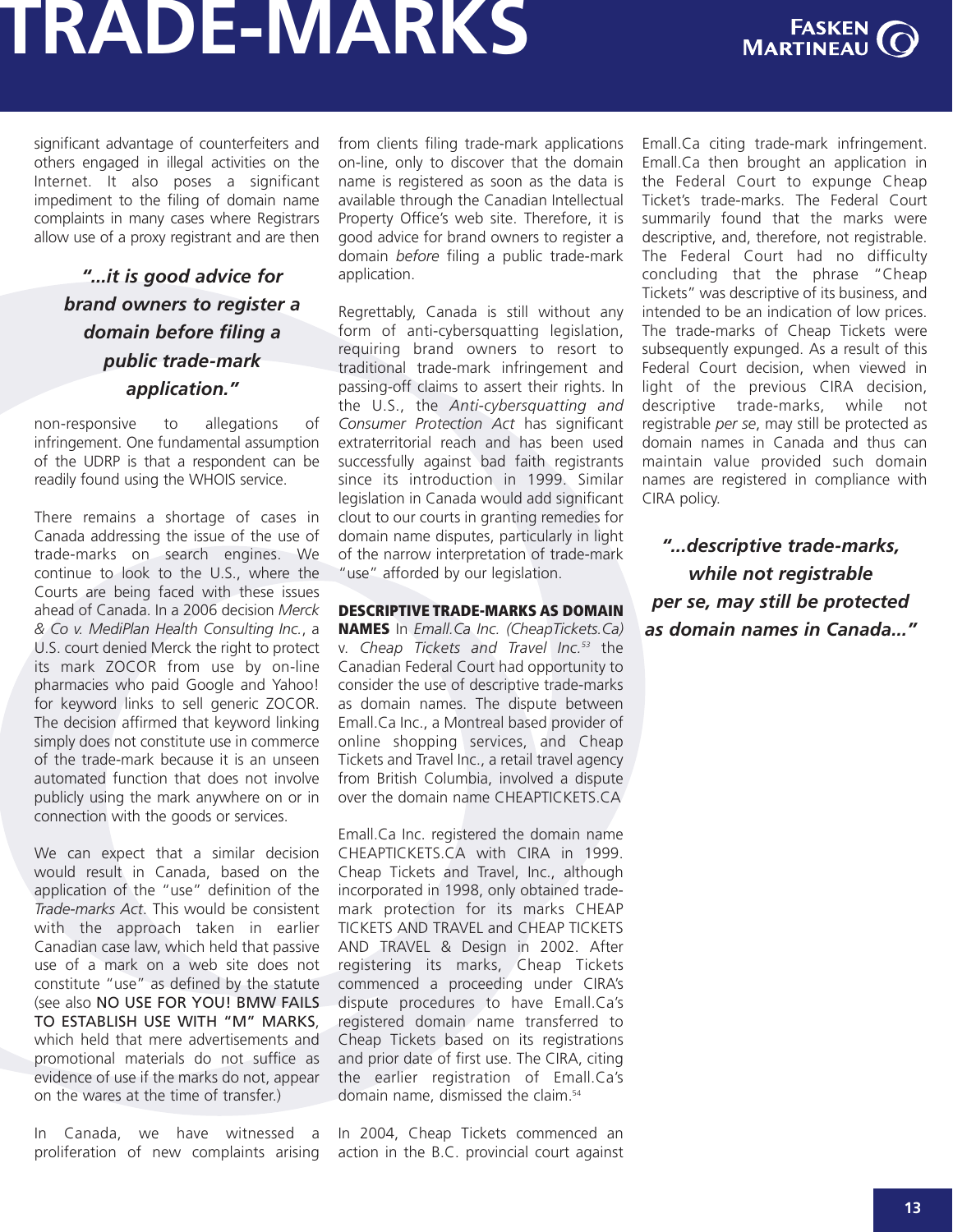

### <span id="page-15-0"></span>**KEY DEVELOPMENTS IN COPYRIGHT**

As a result of significant judicial and legislative action, the year 2007 saw several important developments in Canadian copyright law. As a result of amendments to the *Criminal Code* stemming from complaints by movie industry groups such as the Canadian Motion Picture Distributors Association, "camcording" a film in a movie theatre was made a criminal offence. There were also rumblings of more substantial upcoming amendments to the *Copyright Act*. The Supreme Court of Canada also addressed whether an exclusive copyright licensee can stop parallel importation of "grey market" chocolate bars. In addition, the Federal Court awarded record damage awards in two cases under the statutory damages provision of the Canadian *Copyright Act*. Finally, a number of decisions of the Copyright Board set the tariffs applicable to various electronic media used for recording and downloading music.

### **IMPORTANT COPYRIGHT RELATED AMENDMENTS**

**"CAMCORDING" CRIMINALIZED** In a response to complaints by the Canadian movie industry, the Federal Government of Canada made the act of recording a film in a movie theatre ("camcording") without authorization, an offence under the *Criminal Code*<sup>56</sup> . In June, *An Act to Amend the Criminal Code (Unauthorized Recording of a Movie)*, <sup>57</sup> came into force with the stated purpose of closing a perceived loophole in Canadian copyright law and deterring the creation of illegal movie recordings in Canada.

Under the *Copyright Act*,<sup>58</sup> camcording is an infringement of copyright, and anyone who knowingly makes for sale or rental, sells or rents, or otherwise distributes an infringing copy of a work is subject to criminal sanctions. Industry groups have long argued, however, that these sanctions are insufficient.

Upon coming into force, two new offences have been added to the *Criminal Code*. The first offence, referred to as "simple camcording", prohibits the recording of a "cinematographic work" (as defined by the *Copyright Act*) or its soundtrack in a movie theatre without the consent of the theatre manager. The second offence, referred to as "camcording for the purpose", prohibits the recording of a "cinematographic work" or its soundtrack in a movie theatre without the consent of the theatre manager for the purpose of sale, rental or other commercial distribution of a copy. In addition to creating these new offences, the amendments also grant courts the authority to order the seizure of anything used in the commission of these offences, such as the recording device itself.

Already someone has been charged, wearing night vision goggles and in possession of recording equipment and tools to upload data to the internet, which gave him the dubious honour of being the first individual in Canada to be charged under these new provisions!

**DISCUSSING COPYRIGHT LAW REFORMS** Under growing domestic and international pressure, new copyright legislation may soon be introduced in Canada. In its current form, the *Copyright Act* does not encompass downloading and sharing music files. It is expected that the upcoming copyright reforms may seek to protect the rights of copyright holders in the digital and online marketplace. The Canadian Recording Industry Association has long campaigned for changes that would protect the interests of copyright holders by facilitating the prosecution of those who share files of copyright protected material. However, not all industry groups share this perspective. For example, the Canadian Music Creators Coalition is promoting amendments that would allow filesharing in certain circumstances that are of benefit to the Canadian copyright holder. While it is unclear what the reforms will be, it is hoped that any amendments will take into account the digital marketplace and help to determine issues arising therefrom.

*"...Canada made the act of recording a film in a movie theatre, without authorization, an offence under the Criminal Code..."*

*"It is expected that the upcoming copyright reforms may seek to protect the rights of copyright holders in the digital and online marketplace."*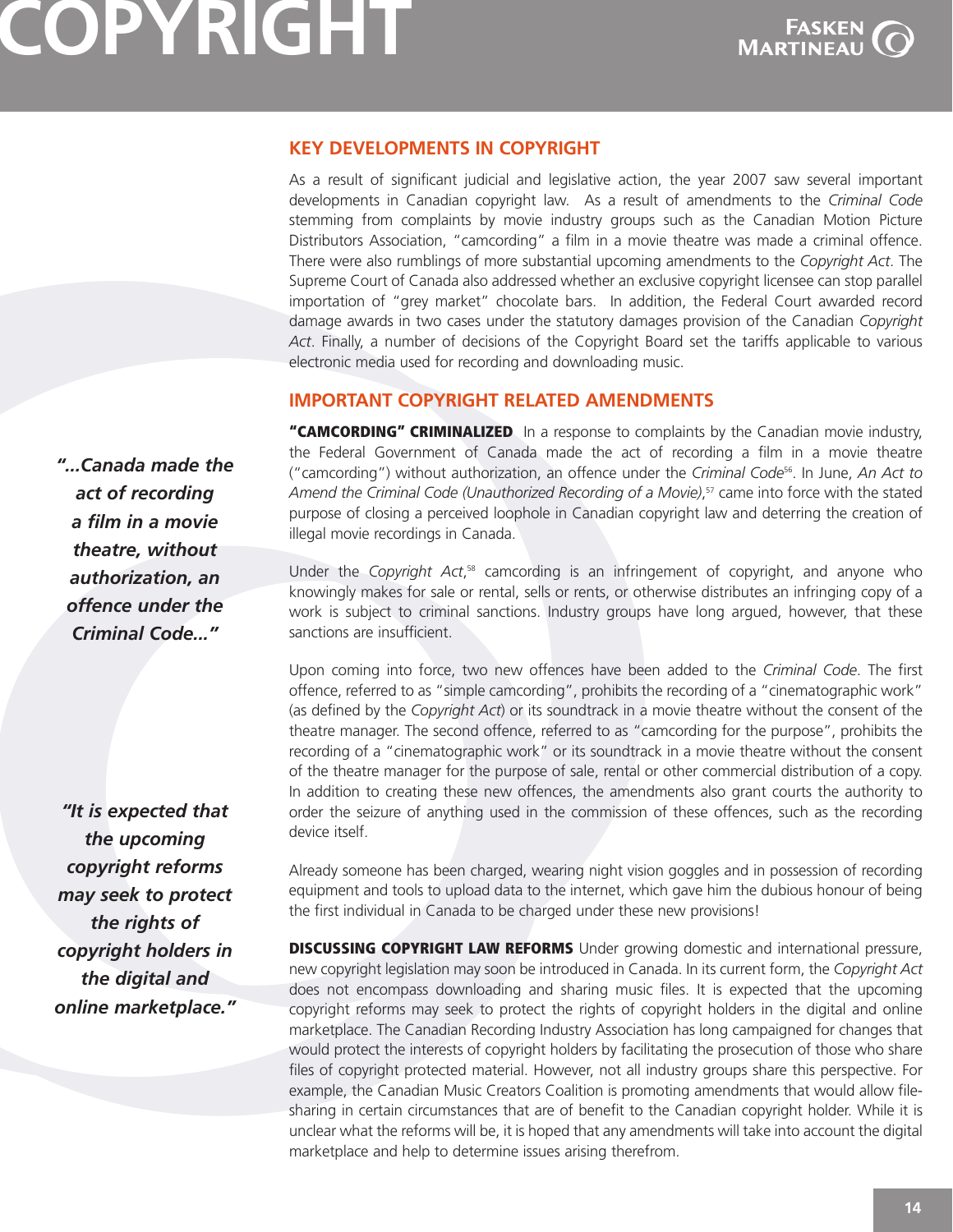

### **NOTEWORTHY COPYRIGHT DECISIONS**

#### **EXCLUSIVE COPYRIGHT LICENSEE CANNOT STOP PARALLEL IMPORTATION**

In 2007, the Supreme Court of Canada considered copyright as a means of stopping parallel imports. *In Euro-Excellence Inc. v. Kraft Canada Inc*. 59, the Supreme Court held that Kraft Canada Inc. could not use copyright law to prohibit the parallel importation of "grey

### *"All judges recognized logos as legitimate subjects of copyright protection..."*

market" chocolate bars from Europe. Kraft was granted an exclusive license in Canada for the copyright in "logos" printed on the labels of TOBLERONE™ and COTE D'OR™ chocolate bars. Kraft had previously been successful in obtaining damages for copyright infringement and obtained an injunction forcing former Canadian exclusive distributor Euro-Excellence Inc. to cover up the copyright material on chocolate bars bought in Europe and imported into Canada.

The Supreme Court had to consider "secondary" infringement under the *Copyright Act*. Kraft Canada was not claiming that Euro-Excellence had printed infringing labels or had obtained infringing labels from a source outside of Canada. Kraft Canada instead relied on the provisions of the *Copyright Act* that secondary infringement in Canada occurs when a retailer or distributor deals in goods manufactured abroad that would infringe copyright had they been hypothetically manufactured in Canada. As Justice Rothstein pointed out, the purpose of this provision is to prevent dilution of the independent value of the Canadian copyright through foreign imports.

All judges recognized "logos" as legitimate subjects of copyright protection, but the majority of the Court agreed that Kraft Canada as exclusive licensee of copyright in the logos could not prevent parallel importation of chocolate bars. Although the majority judges agreed on the end result, it was for two very different sets of reasons. Justice Rothstein wrote one set of reasons that held that the exclusive licensee does not gain a property interest and, therefore, merely has a contractual claim against the copyright owner if the promised exclusivity is not respected by reason of the copyright owner's action. In Rothstein's view, the *Copyright Act* did not permit exclusive licensees to sue the copyright owner-licensor for infringement of its own copyright. As a result, secondary infringement under the *Copyright Act* does not prohibit Euro-Excellence's importation because Kraft Canada's European affiliates could have hypothetically reproduced the logos in Canada without infringing copyright law. Justice Bastarache, writing for the other half of the majority judges, held that the section

### *"...foreign copyright owners may wish to consider whether to assign copyright to their Canadian affiliates..."*

of the *Act* restraining parallel importation does not apply where the copyrighted work is merely incidental to the consumer good. According to Justice Bastarache, Kraft Canada's status as owner or exclusive licensee therefore had no bearing on the outcome of the case.

As a result of this case, foreign copyright owners may wish to consider whether to assign copyright in Canada to their Canadian affiliates in order to provide such affiliates with a remedy for "grey market" goods. Had Kraft Canada owned copyright in Canada a majority of judges (those adhering to Justice Rothstein's views and the minority judges) would apparently have upheld the copyright infringement claim.

**WHAT A DIFFERENCE A YEAR MAKES! RECORD STATUTORY DAMAGES AGAINST COUNTERFEITERS** As reported in our year 2006 Review, the Federal Court previously resisted granting the maximum amount possible under the statutory damages provisions of the *Copyright Act*. <sup>60</sup> However, the maximum amount of statutory damages permitted under the *Copyright Act* has been awarded in recent decisions of the Federal Court which may signal that the Federal Court is willing to enforce the *Copyright Act* to its maximum extent. In *Microsoft Corp. v. 9038-3746 Quebec Inc*. 61, and *Louis Vuitton Malletier S.A. v. Yang62*, the Federal Court found the counterfeiters liable for the maximum statutory damages as well with punitive damages."

Microsoft commenced a copyright and trade-mark infringement suit against the sellers of alleged counterfeit software. The Federal Court found that the vast majority of the items seized were counterfeit and that both defendants knew or should have known that the items were counterfeit and infringed copyright. The Court found not only that the counterfeit items had been imported into Canada, which was an infringement under the *Copyright Act*, but also that the "sale of such counterfeit items at low prices prejudicially affected Microsoft's relationship with its chain of legitimate suppliers."

### *"...the Federal Court found counterfeiters liable for the maximum statutory damages along with punitive damages."*

Regarding damages, Microsoft had elected to recover an award of statutory damages, which normally ranges from \$500 to no more than \$20,000 with respect to each work infringed. After reviewing the factors to be considered by the court in determining the appropriate amount of statutory damages to award (i.e. good or bad faith, the conduct of the parties before and during the proceedings, and the need to deter other infringements of the copyrights in question), the Court concluded that the facts justified the maximum amount available and granted statutory damages of \$500,000 against the defendants. Further,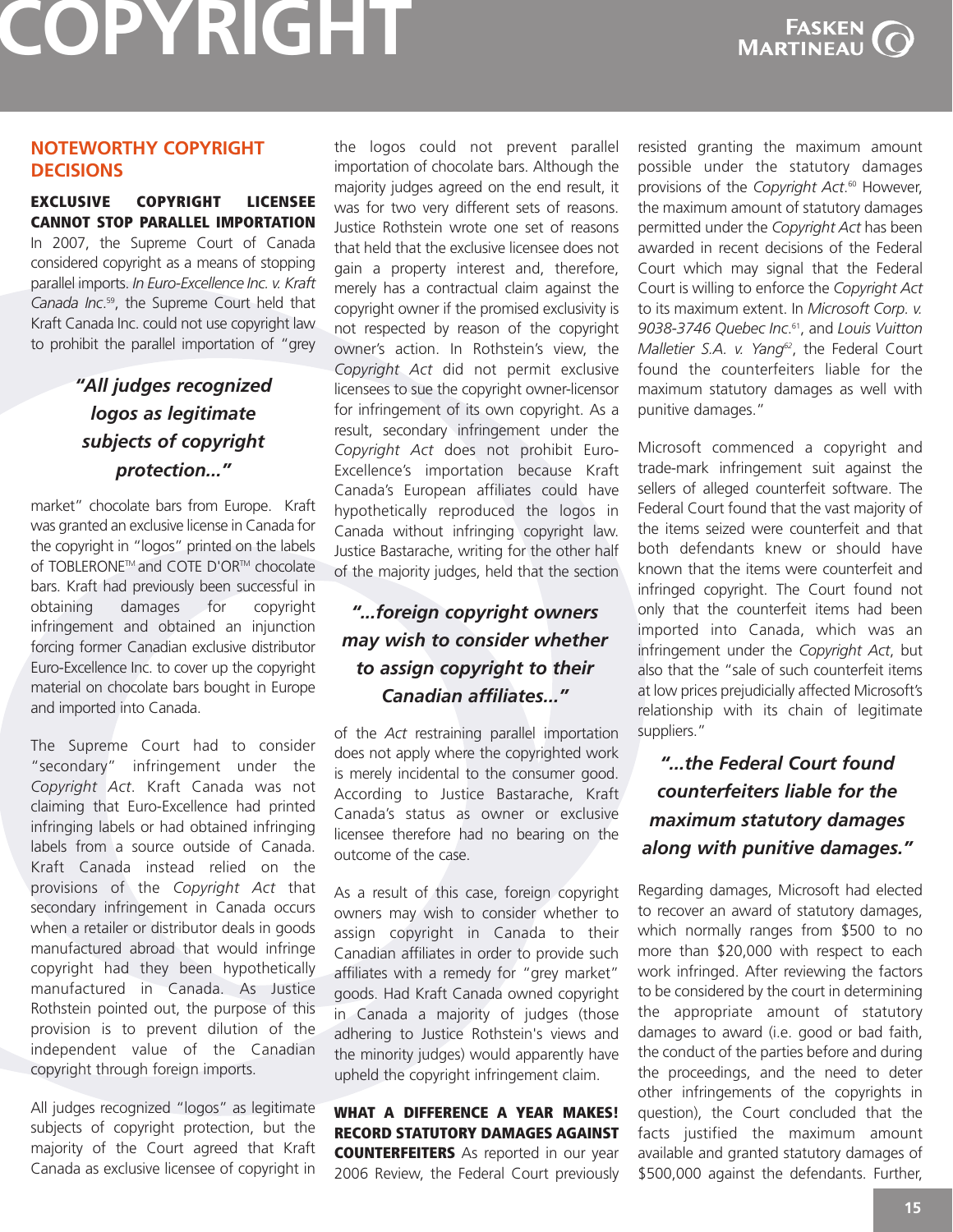

the Court determined that the defendants' conduct before and during the proceedings was "outrageous", and that consequently Microsoft was entitled to punitive damages of \$100,000 from each defendant. However, while Microsoft had also requested that the Court permanently enjoin the defendants and all related companies from dealing in any Microsoft products whether or not they currently existed, the Court considered this injunction too broad and instead enjoined only the defendants (their officers, directors, servants, employees, and agents) from dealing with the copyrights at issue in the proceedings and counterfeit Microsoft trade-marks.

The Federal Court, in the later case *Louis Vuitton Malletier S.A. v. Yang*63, endorsed the approach of its earlier decision in *Microsoft Corp. v. 9038-3746 Quebec Inc*, regarding the appropriate quantum of statutory damages to award for copyright infringement. The Court in *Louis Vuitton* concluded that the deliberate and malicious conduct of the defendants warranted an order for the maximum amount of statutory damages permitted under the *Copyright Act* for each violation of the plaintiff's copyright. In granting the maximum statutory award, the Court considered the deliberate and conscious decision of the defendants to infringe, and continue infringing, the plaintiff's copyright. The Court was of the view that a high award was required to deter similar future infringement and encourage respect for the copyright laws of Canada. In considering punitive damages, it determined that statutory damages did not sufficiently penalize the defendants for their egregious and wilful disregard of the plaintiff's rights and the copyright laws of Canada. The Court granted the plaintiff's request for punitive damages totalling \$100,000.

#### **PREVIEWING SONGS FROM ONLINE MUSIC SERVICES NOT INFRINGING** In a decision that marks the second stage of a 10-year process to consider SOCAN's Tariff 22, the Copyright Board has found that by providing 30-second previews of songs, online music services do not infringe

copyright. In October, the Copyright Board released its reasons with respect to a portion of a proposed tariff for the use of music over the internet<sup>64</sup>

### *"...the Copyright Board has found that by providing 30-second previews of songs, online music services do not infringe copyright..."*

This tariff established the royalties that the Society of Authors, Composers and Music Publishers of Canada ("SOCAN"), the collective society that administers the performing rights of the world repertoire of music in Canada, can collect for communication over the Internet of musical works from 1996 to 2006. SOCAN had proposed a very broad tariff which could apply to conceivably every use of music on the internet including music downloads, audio and video webcasts, on-demand applications, gaming sites, and TV and radio simulcasts. In its October 18 decision, the Board only addressed the application of SOCAN Tariff 22 to the use of music by online music services, with an indication that the rest of the uses would be covered in a second set of reasons to be released at an undetermined later date.

### *"...the use of 30-second previews by online music services is 'fair dealing for the purpose of research' within the meaning of the Copyright Act..."*

In a previous decision, the Copyright Board ruled that internet service providers are not liable for the payment of copyright royalties to SOCAN for the transmission of music over the internet. Now the Copyright Board was considering the rates payable for the various uses covered by SOCAN's proposed tariff. The tariff was opposed by a broad group of objectors including broadcasters, online music services, wireless carriers, the Canadian Recording Industry Association, campus and community radio stations, the entertainment software industry, and the Canadian Broadcasting Company.

First, the Board disagreed with objectors who argued that the downloading by an individual consumer of a file containing a musical work does not constitute a communication to the public by telecommunication. The Board made a similar finding in its decision with respect to ring tones (segments of songs that are downloaded to cell phones and are used to signal an in-coming call) $65$ .

The Board also ruled that the use of 30 second previews by online music services is "fair dealing for the purpose of research" within the meaning of the *Copyright Act*. As a result, SOCAN was not entitled to compensation from the use of previews. The purchase of a full track music download involved "searching, investigation, identifying sites that offer those products, selecting one, finding out whether the track is available, ensuring that it is the right version or cover and so on. Listening to previews assists in this investigation." The Board reasoned that if copying a judicial decision for the purpose of advising a client is fair dealing under the *Copyright Act,* then so is listening to a 30 second preview to decide whether or not to purchase a download or a CD.

**BETTER LATE THAN NEVER? NEW TARIFF FOR ONLINE MUSIC SERVICES** The Copyright Board released its decision establishing the royalties to be paid to the Canadian Musical Reproduction Rights Agency Ltd. ("CMRRA") and Société du droit de reproduction des auteurs, compositeurs et éditeurs au Canada ("SODRAC") by online music services, such as Puretracks and iTunes<sup>®</sup>, for the right to reproduce musical works<sup>66</sup>.

CMRRA and SODRAC (collectively "CSI") filed a joint proposed tariff seeking royalties imposed on online music services' gross revenues for permanent downloads of musical works, on-demand streams and limited downloads. CSI based its proposed royalties on the reproduction royalties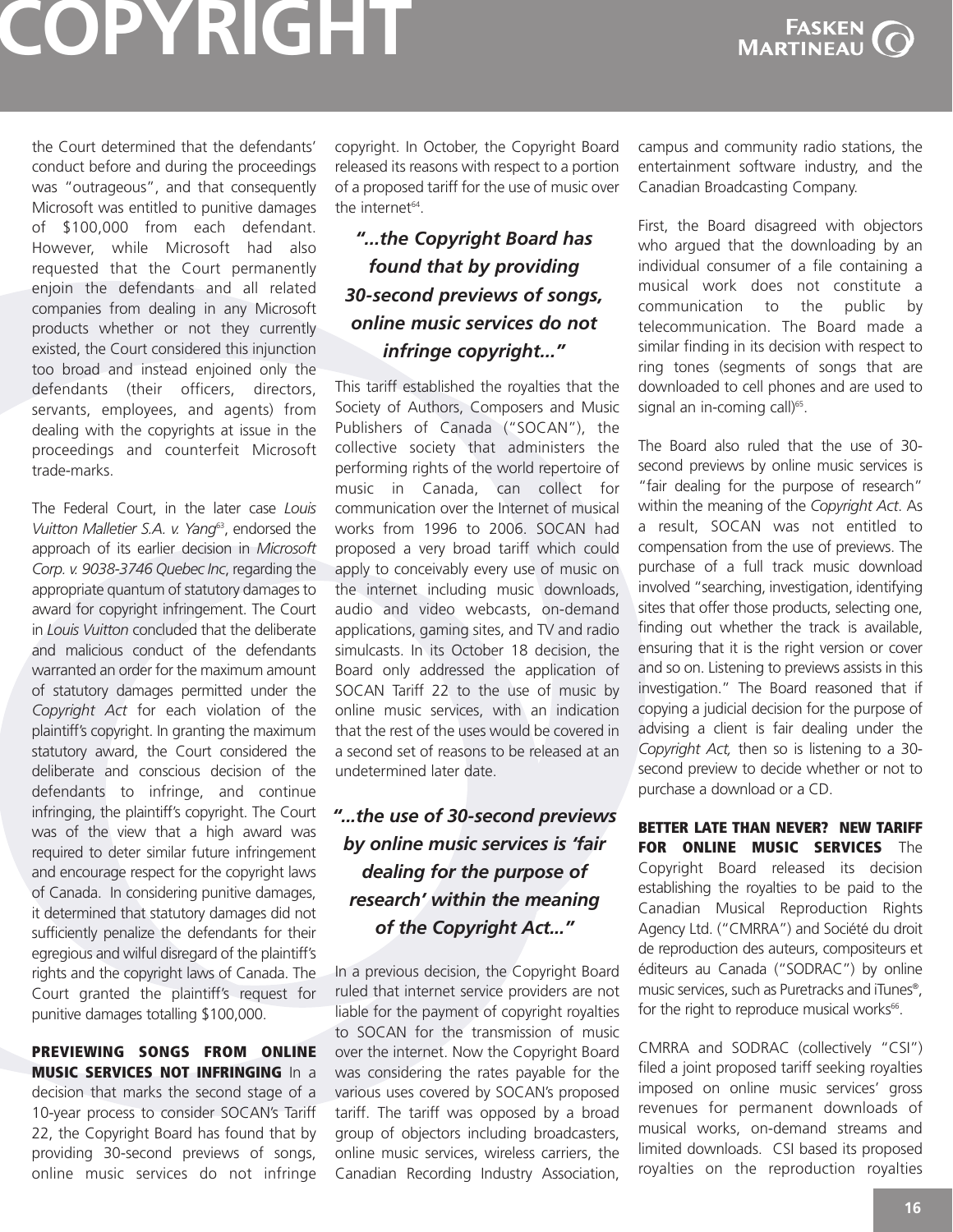

payable for ring tones. The proposed tariffs were opposed, not surprisingly, by many of the online music industry's biggest players.

The Copyright Board agreed with the objectors and rejected CSI's comparison with ring tones, finding that the market for ring tones is too different from the market for full track downloads to serve as a useful proxy. However, the Board also rejected a

### *"The Board's decision highlights the challenges of establishing copyright royalties in an environment of rapidly changing technological developments."*

number of the adjustments that the objectors had proposed to the rate in the pre-recorded CD market. It concluded that the appropriate rate is 8.8 per cent of the amount paid by consumers to download a music file. Taking into account that this was the first time the tariff was being certified, the Board decided to phase-in its impact by applying a 10 per cent discount for the initial period, resulting in a final, certified rate of 7.9 per cent of the amount paid by consumer.

The Board's decision highlights the challenges of establishing copyright royalties in an environment of rapidly changing technological developments. Online music services entered the market and established a dominant retail price of 99 cents per track. It has taken several years for the copyright regulatory system to catch up and to establish the price for the rights that are inputs to the final product. It will be interesting to see whether the rates set by the Board in this proceeding and the related *SOCAN Tariff 22* decision noted above, will have an impact on the operations and pricing strategy of the online music services in Canada.

#### **PRIVATE COPYING LEVY MAY NOW APPLY TO PORTABLE MEDIA PLAYERS** In

Canada, individuals can make private copies of musical works embodied in sound recordings (e.g. pre-recorded CDs), pursuant to the private copying exception established under the *Copyright Act*. The Copyright Board of Canada has ruled that the private copying levy can apply to "digital audio recorders" (e.g. MP3 players and iPOD® portable media players) despite a 2005 decision by the Federal Court of Appeal which states that such devices are not subject to the levy<sup>67</sup>. The *Copyright Act* provides a right of remuneration in the form of a levy collected from manufacturers and importers of blank audio recording media (e.g. audio cassettes, digital audio tapes, recordable compact discs, and rewritable compact discs). In 2005, the Canadian Private Copying Collective ("CPCC") proposed that the levy be applied to nonremovable memory cards, non-removable flash memory storage media, and nonremovable hard drives incorporated into portable media devices with which the Copyright Board agreed. The Canadian Storage Media Alliance ("CSMA") sought judicial review of the Board's decision on the grounds that the Board erred in applying the levy to the non-removable memory incorporated into such devices. In its 2005 decision, the Federal Court of Appeal set aside the Board's decision on the basis that portable media players are not audio recording media; it would be up to Parliament to decide whether such devices should be brought into the class of items that can be levied.

In January 2007, CPCC filed its proposed private copying tariff for 2008 and 2009. In addition to the usual list of audio recording media such as recordable CDs, CPCC again sought to apply the levy to "products that can record, store and play back sound recordings without the need for an external recording medium ('digital audio recorders')", such as MP3 players and iPOD® portable media players. CSMA and the

Retail Council of Canada ("RCC") brought motions before the Board on the basis that the Federal Court of Appeal had already ruled that such devices were not "audio recording media" and could not be subject to the levy. The Board dismissed the motion and found that the Federal Court of Appeal's earlier statements were obiter and therefore not binding on the Board.

In considering whether a digital audio recorder is an audio recording medium, the Copyright Board found that it is, based on the very broad definition of "audio recording medium" set out in the *Act*. The Board based its decision on the finding that digital audio recorders store reproductions of sound recordings and it does not matter that they can also make or play such reproductions.

We will have to wait to get further word on this issue as the Board's decision is now back before the Federal Court of Appeal on a judicial review application brought by CSMA and RCC.

*"The Copyright Board of Canada has ruled that the private copying levy can apply to 'digital audio recorders' (e.g. MP3 players and iPOD® portable media players)..."*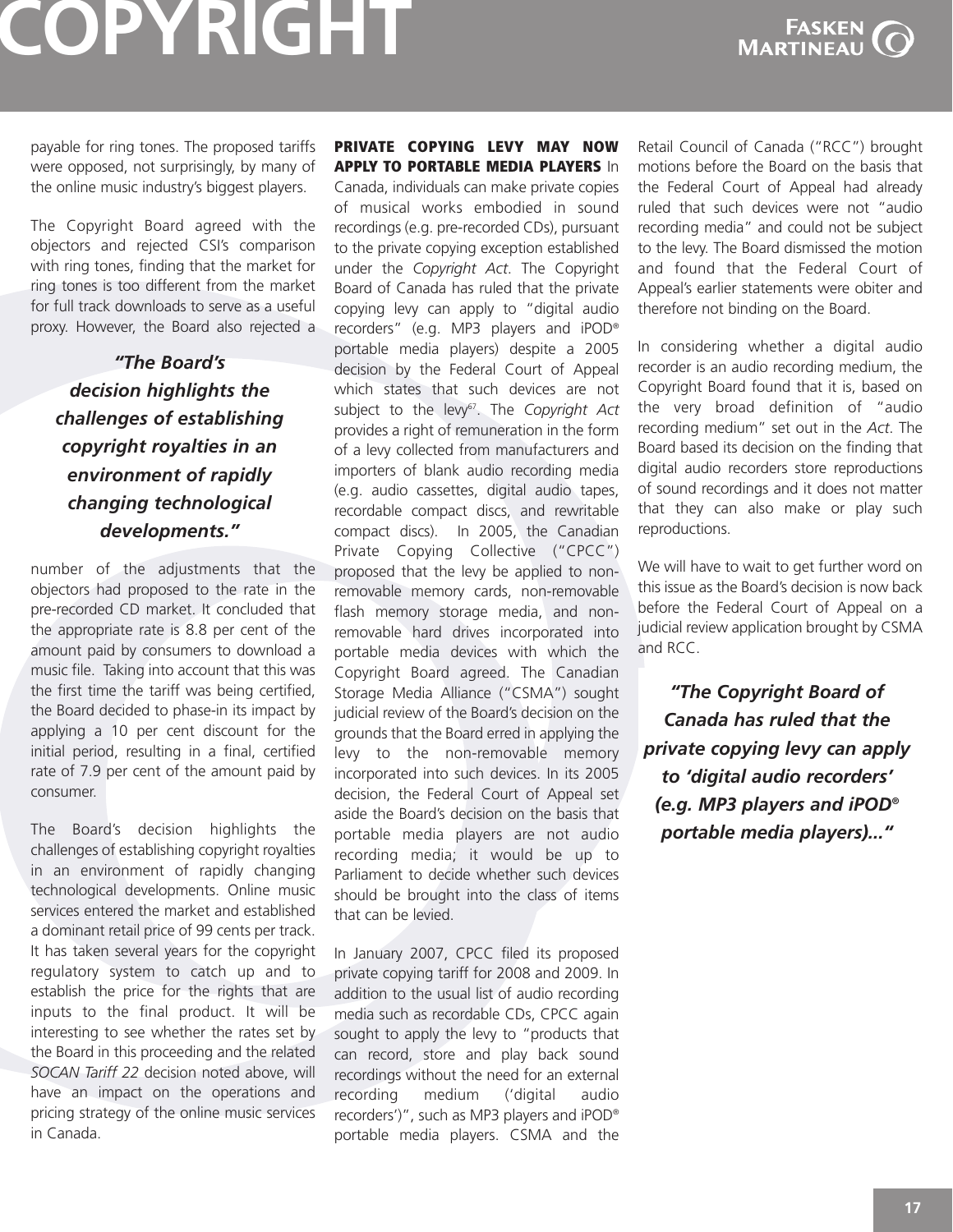

#### **OUR INTELLECTUAL PROPERTY GROUP**

**THE FASKEN MARTINEAU INTELLECTUAL PROPERTY GROUP KEEPS GROWING!** In 2007, we again increased our patent bench strength by adding three patent agents to the group: Alexandre Abecassis, Serge Lapointe and Lesley Morrison. Alexandre practices in the area of high technology while Serge Lapointe is responsible for patents and patent applications in the biotechnology, pharmaceutical and chemical industries. Our most recent addition, Lesley practices in the area of high technology. All of our new patent agents draft, file and prosecute patent applications before CIPO, the USPTO and WIPO.

Chloé Latulippe and Marc-André Nadon have also joined us. Chloé and Marc-André practice in the fields of intellectual property, media and communications law. They represent and advise clients on various aspects of intellectual property law, notably copyrights, trade secrets, patents and trademarks.

On February 1, 2007, Fasken Martineau merged with U.K.'s Stringer Saul LLP, a London-based firm that specializes in listing companies on the Alternative Investment Market (AIM), the junior listing arm of the London Stock Exchange. The firm's London office, Fasken Martineau Stringer Saul (FMSS), is the world's first ever full service U.K.-Canadian law partnership and provides lawyers that practice both English and Canadian law. The office comprises more than 50 lawyers, many of whom are recognised specialists in their field of expertise.

The office provides a broad-based capability in commercial law including company and corporate, commercial agreements, intellectual property, information technology, tax, commercial property, employment, international trade and litigation services. The firm has a strong reputation, born out of specialist legal and commercial expertise, in a number of specific business areas including the AIM market, life sciences, mining and natural resources, publishing and retail property. Its expertise in patent litigation is recognised by its ranking amongst leading London firms in the Chambers 2008 directory, with Ralph Cox being named as a leading individual in the field. Chambers 2008 also gives a high ranking for the life sciences team with Gary Howes and Paul Ranson being highly rated leading individuals.

FMSS provides a gateway for businesses in the U.K. seeking to enter the Canadian market or faced with a Canadian legal issue. Similarly, it provides strategic legal advice on a wide range of Canadian business initiatives to the U.K., Europe and Africa.

In addition to our merger with U.K.'s Stringer Saul, Fasken Martineau also merged on April 1st, 2007 with the Ottawa firm of Johnston & Buchan LLP, a highly regarded Ottawa practice founded in 1980. The new Ottawa office of Fasken Martineau is comprised of 13 lawyers with extensive experience in communications, trade and business law as well as in a number of other areas of public law. With the new office, Fasken Martineau has added a substantial capability in intellectual property in the Ottawa region. In addition to their communications practices, Stephen Acker has an ancillary practice in trade-mark prosecution and oppositions while Aidan O'Neill, Jay Kerr-Wilson and Robert Buchan practice extensively in copyright law, particularly before the Canadian Copyright Board.

**FASKEN MARTINEAU IN THE NEWS. Christian Leblanc of our Intellectual Property Group named Rising Star in the legal industry by Lexpert.** Christian is a partner in our Montreal Office. He practices commercial and civil litigation, with a particular emphasis on intellectual property, high technology, media law, communications and defamation. Honouring Canada's Leading Lawyers Under 40 from law firms and in-house, this Lexpert annual award recognizes the country's best and brightest lawyers under 40. The Lexpert Leading Lawyers Under 40 was featured in the November/December issue of Lexpert magazine.

#### **Toronto**

[Benitah, Armand M.](http://www.fasken.com/abenitah/)  [Cameron, Alex](http://www.fasken.com/acameron/) [Cheng, May M.](http://www.fasken.com/mcheng/)  [Gouthro, Elizabeth E.](http://www.fasken.com/egouthro/)  [Nahm, Tai W.](http://www.fasken.com/tnahm/)  [Penner, Mark D.](http://www.fasken.com/mpenner/)  [Romano, Benjamin](http://www.fasken.com/bromano/)  [Shaughnessy, A. Leanne](http://www.fasken.com/lawyers/detail.aspx?professional=5645) 

#### **Montréal**

[Abecassis, Alexandre](http://www.fasken.com/alexandre_abecassis/)  [Desrosiers, Julie](http://www.fasken.com/lawyers/detail.aspx?professional=4112)  [Dussault, Alain Y.](http://www.fasken.com/lawyers/detail.aspx?professional=5479)  [El Ayoubi, Hilal](http://www.fasken.com/lawyers/detail.aspx?professional=5869)  [Gagné, Mathieu](http://www.fasken.com/lawyers/detail.aspx?professional=5529)  [Gilker, Stéphane](http://www.fasken.com/lawyers/detail.aspx?professional=3304)  [Lafleur, Marie](http://www.fasken.com/lawyers/detail.aspx?professional=4162)  [Lapointe, Serge](http://www.fasken.com/serge_lapointe/)  [Latulippe, Chloé](http://www.fasken.com/lawyers/detail.aspx?professional=6237) [Leblanc, Christian](http://www.fasken.com/lawyers/detail.aspx?professional=5564)  [Mikus, Jean-Philippe](http://www.fasken.com/lawyers/detail.aspx?professional=5637)  [Nadon, Marc-André](http://www.fasken.com/mnadon/) [Nitoslawski, Marek](http://www.fasken.com/lawyers/detail.aspx?professional=6162)  [Turgeon, David](http://www.fasken.com/dturgeon/) 

#### **Québec City**

[Roy, Sébastien](http://www.fasken.com/lawyers/detail.aspx?professional=5677)  [Tétreault, Marie Carole](http://www.fasken.com/lawyers/detail.aspx?professional=5545)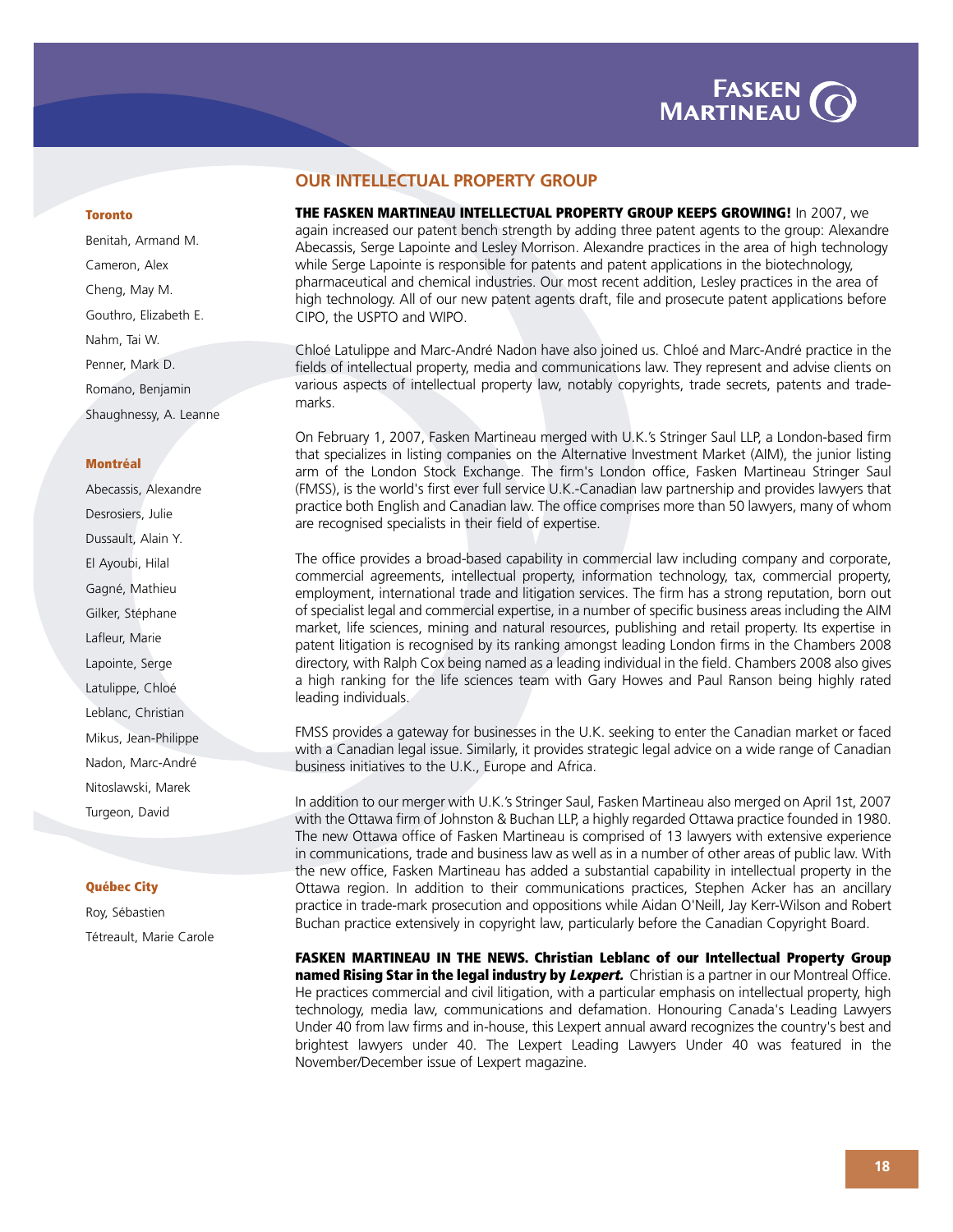

#### **Ottawa**

[Acker, Stephen](http://www.fasken.com/sacker/) [Kerr-Wilson, Gerald \(Jay\)](http://www.fasken.com/jkerrwilson/)  [O'Neill, J. Aidan](http://www.fasken.com/aoneill/) 

#### **Vancouver**

[Curtis, David](http://www.fasken.com/lawyers/detail.aspx?professional=5432)  [Fancourt-Smith, Mark](http://www.fasken.com/mfancourtsmith/)  [Hefford, Alfred](http://www.fasken.com/lawyers/detail.aspx?professional=6337)  [Ingalls, Doran J.](http://www.fasken.com/lawyers/detail.aspx?professional=6075)  [Kuypers, Roger A.C.](http://www.fasken.com/lawyers/detail.aspx?professional=3302)  [MacNeil, Janine](http://www.fasken.com/lawyers/detail.aspx?professional=3249)  [Morrison, Lesley](http://www.fasken.com/lawyers/detail.aspx?professional=5686) [Polonenko, Daniel R.](http://www.fasken.com/lawyers/detail.aspx?professional=3249)  [Wotherspoon, David](http://www.fasken.com/dwotherspoon/) 

#### **Calgary**

[Grace, Peggy](http://www.fasken.com/lawyers/detail.aspx?professional=5652)  [Peters, Richard](http://www.fasken.com/lawyers/detail.aspx?professional=3677)  [Wyke, Karen](http://www.fasken.com/lawyers/detail.aspx?professional=5771)

#### **London, U.K.**

[Boateng-Muhammad, Francesca](http://www.fasken.com/fboateng-muhammad/)  [Booth, Allistair](http://www.fasken.com/abooth/)  [Cox, Ralph](http://www.fasken.com/rcox/)  [Heaviside, Lucy](http://www.fasken.com/lheaviside/)  [Howes, Gary](http://www.fasken.com/ghowes/)  [Richards, Stuart](http://www.fasken.com/srichards/) 

**Congratulations to Stephane Gilker and Marek Nitoslawski of our Intellectual Property Group who were both recently included in The Best Laywers in Canada 2008.** *The Best Laywers in Canada 2008* directory lists 79 of the firm's lawyers nominated by their peers in various areas of practice. Stephane Gilker and Marek Nitoslawski were recently selected by their peers for inclusion in *The Best Lawyers in Canada 2008*. *The Best Lawyers in Canada* publication is based on an exhaustive peer-review survey in which lawyers cast votes on the legal abilities of other lawyers in their specialties. Inclusion in *Best Lawyers* is considered a singular honour.

**Fasken Martineau awarded Best Integration Award by the Marketing Research and Intelligence Association (MRIA)** On June 15, 2007, the Marketing Research and Intelligence Association (MRIA) granted Fasken Martineau and Corbin Partners Inc. its prestigious Best Integration Award. The award came as a result of the efforts of May Cheng, Julie DesRosiers and Leanne Shaughnessy for their innovative work in a trade-mark infringement case involving trademarks owned by Victoria's Secret and La Senza. In conjunction with Corbin Partners Inc., the team integrated different sources of information including a mystery shopping survey which was accepted by the Ontario Superior Court of Justice as evidence of confusion on the interlocutory injunction application. This represented the first time a Canadian court has accepted mystery shopping as expert survey evidence in an intellectual property dispute.

**Recognition for Fasken Martineau Stringer Saul's IP and Life Sciences teams.** The partners in our London office's IP group are recognised leaders in the field in Chambers 2008 and the IP and Life Sciences group is also recommended by Legal 500. Our expertise in patent litigation is recognised by its ranking amongst leading London firms in the Chambers 2008 directory, with Ralph Cox being named as a leading individual in the field. Chambers 2008 also gives a high ranking for the life sciences team with Gary Howes and Paul Ranson being highly rated leading individuals.

**THINK OF US FOR IP.** Comprised of a specialized group of lawyers, patent agents and trade-mark agents, our multidisciplinary group advises clients on all aspects of intellectual property and is dedicated to understanding the technology and business environment of our clients. Our combined technical training and experience offer a breadth of patent expertise in the life sciences, physical and logical systems, software, business methods, mechanical and electromechanical devices as well as manufacturing systems, methods and processes.

We also have trade-mark lawyers, registered agents and clerks who file and prosecute trade-mark applications in Canada and internationally through an established network of associate law firms. Our trade-mark professionals are also experienced in validity/infringement opinions, availability/clearance reports, litigation and commercial transactions.

Professionals in our Intellectual Property Group are active committee members of various legal and industry associations, and frequently present and publish on topics of interest in the field of intellectual property law. Our IP litigators have extensive tribunal and litigation expertise having litigated on both the provincial and federal levels, and are experienced with all Courts at all levels of common law and civil law, including Québec, in a wide range of intellectual property disputes.

#### **ABOUT FASKEN MARTINEAU**

**OVERVIEW** Fasken Martineau is one of Canada's leading national business law and litigation firms. Internationally, our London and New York locations make Fasken Martineau a leader among Canadian firms with an established presence in the two major financial centres of the world and our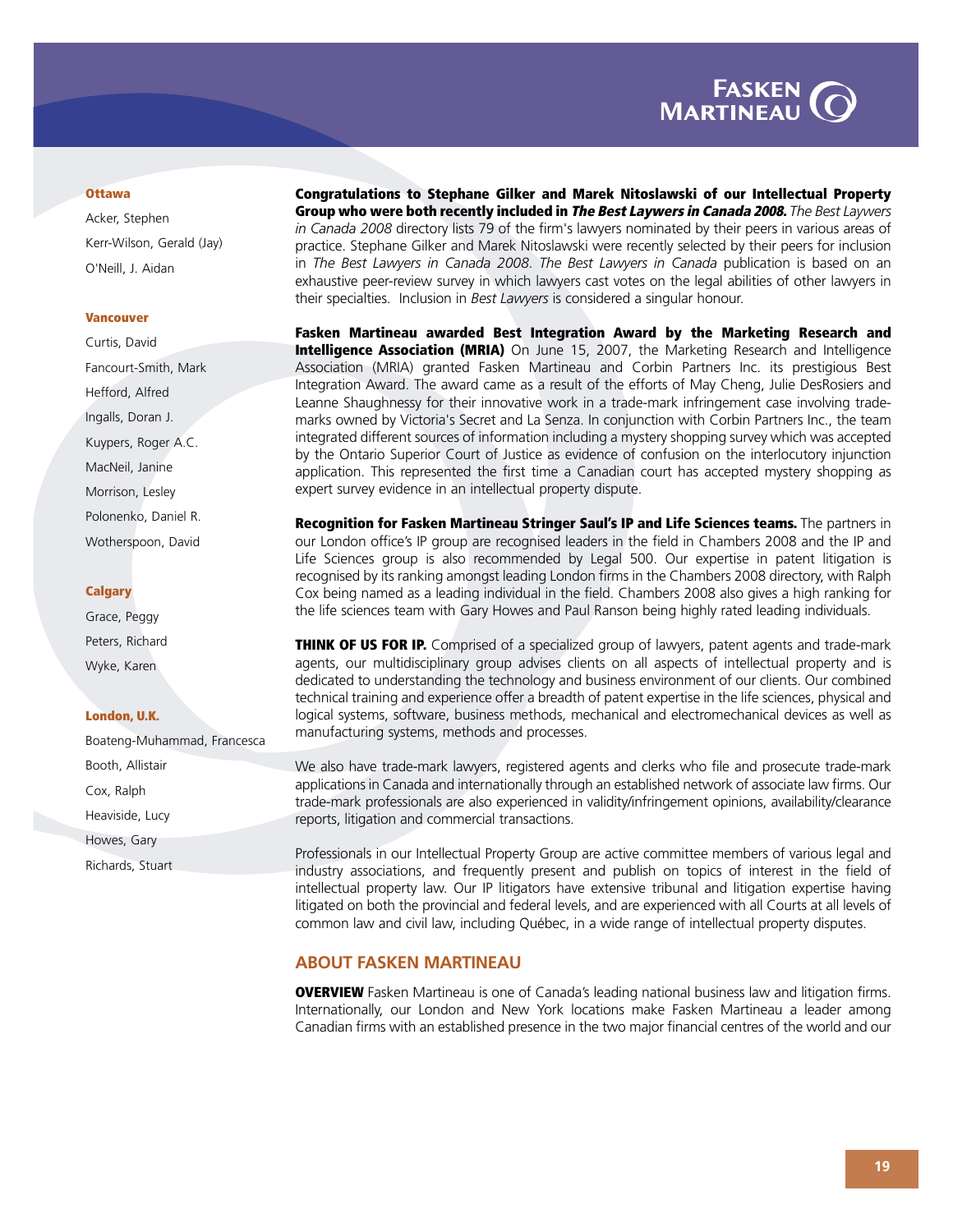

Johannesburg office makes Fasken Martineau unique, as the only Canadian law firm with an office on the African continent.

Our Global Mining Group has been ranked Number One globally for three years in a row by Who's Who Legal; the International Who's Who of Business Lawyers. Many of the firm's lawyers are acknowledged leaders in their fields of expertise. Seventy-five of our lawyers are recognized in the Canadian Legal Lexpert Directory. Nineteen are ranked among the 500 leading lawyers in Canada. Fourteen of the firm's partners are cited in the prestigious Chambers Global "The World's Leading Lawyers" Directory. Fasken Martineau is acknowledged for its particular experience in cross-border M&A and securities work, banking and financial services, information technology law and intellectual property, insolvency and restructuring, tax, litigation, labour, estates and trusts, and arbitrations.

The firm provides services in virtually all areas of Canadian law to clients located within Canada and internationally, and in almost all industry sectors. Fasken Martineau also has expertise in both of Canada's legal systems, common law and civil law, and offers services in both English and French.

CO-EDITORS: MARK D. PENNER AND LEANNE SHAUGHNESSY. Any questions or comments regarding this publication as well as requests for reproductions should be directed to the editors.

This publication is intended to provide information to clients on recent developments in provincial, national and international law. Articles in this bulletin are not legal opinions and readers should not act on the basis of these articles without first consulting a lawyer who will provide analysis and advice on a specific matter. Fasken Martineau DuMoulin LLP is a limited liability partnership and includes law corporations.

© 2008 Fasken Martineau DuMoulin LLP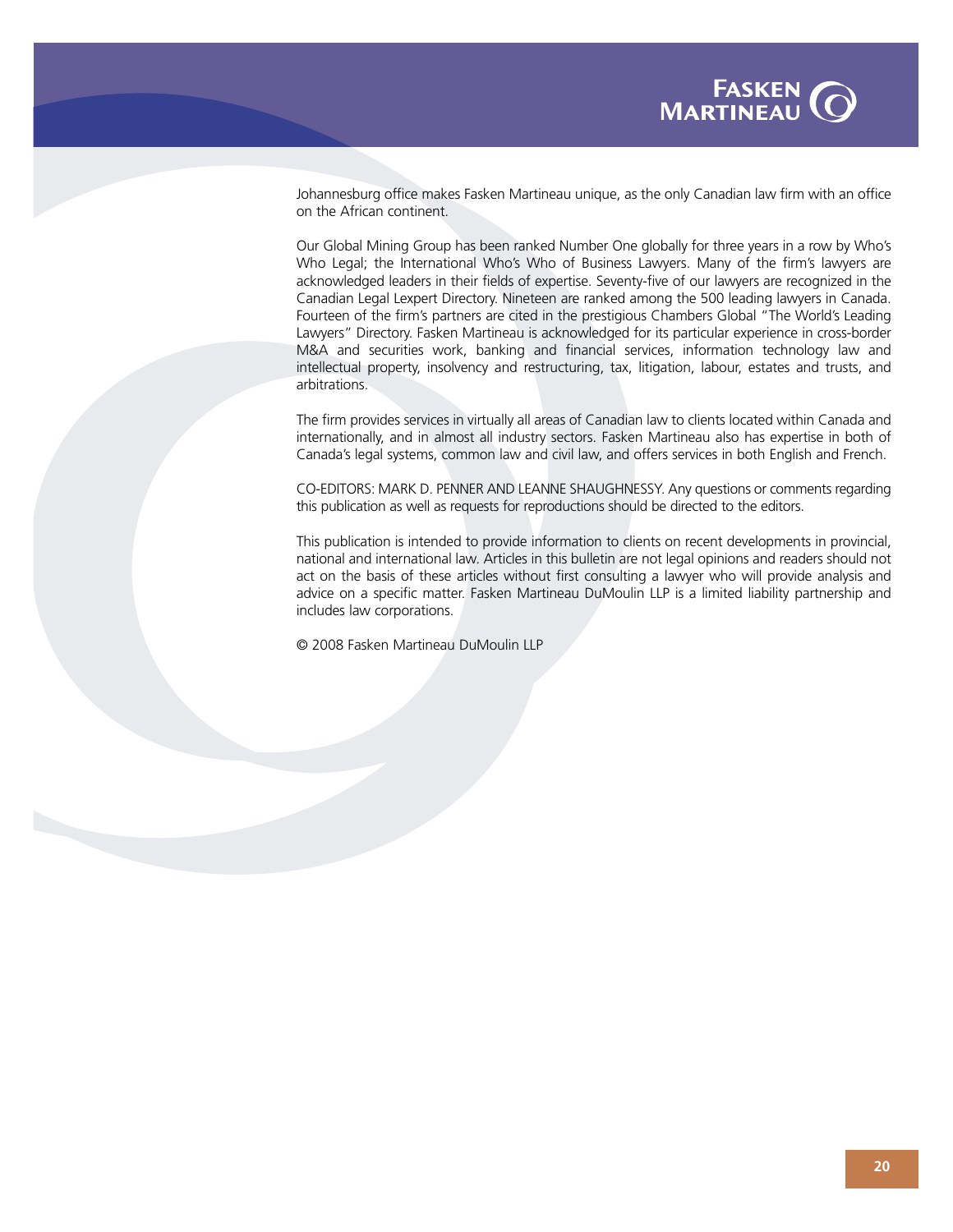

- 1 MONDAQ (http://www.mondaq.com/) awarded Fasken Martineau's The IP Year 2006 In Review the most popular Canadian article onits site in February, 2007 (see http://www.fasken.com/news/detail.aspx?news=5734 or at http://www.mondaq.com/content/awards.asp?id=58A5765B-45A3-41CF-96C9-2EB4E300F91B).
- <sup>2</sup> Patented Medicines (Notice of Compliance) Regulations (http://laws.justice.gc.ca/en/showtdm/cr/SOR-93-133)
- <sup>3</sup> SOR/96-423 (http://laws.justice.gc.ca/en/showtdm/cr/SOR-96-423)
- <sup>4</sup> Canada Gazette (http://canadagazette.gc.ca/partII/2007/20070516/html/sor90-e.html)
- <sup>5</sup> CIPO Practice Notice (http://strategis.gc.ca/sc\_mrksv/cipo/patents/notice\_oct02\_07-e.html)
- <sup>6</sup> Canadian Patent Office Record (http://napoleon.ic.gc.ca/cipo/patgazarc.nsf/arcEd-e?openform&[08/14/2007])
- <sup>7</sup> R.S.C. 1985, c. P-4, as amended. http://laws.justice.gc.ca/en/showdoc/cs/P-4//en/en?page=1
- <sup>8</sup> R.S., 1985, c. F-27, as amended (http://laws.justice.gc.ca/en/showtdm/cs/F-27).
- <sup>9</sup> Canadian Intellectual Property Office http://strategis.ic.gc.ca/sc\_mrksv/cipo/jcpa/p5-e.html.
- <sup>10</sup> Canadian Intellectual Property Office http://strategis.ic.gc.ca/sc\_mrksv/cipo/jcpa/p4-e.html and Apotex's website http://www.apotex.com/apotriavir/default.asp.
- <sup>11</sup> 2007 FC 222 (http://decisions.fct-cf.gc.ca/en/2007/2007fc222/2007fc222.html)
- <sup>12</sup> See "Correct Small Errors" in The IP Year 2006 In Review (see note 1)
- <sup>13</sup> See note 4.
- <sup>14</sup> See United States Patent & Trade-mark Office website (www.uspto.gov)
- <sup>15</sup> See United States Patent & Trade-mark Office website, Changes to Practice for Continued Examination Filings, Patent Applications Containing Patentably Indistinct Claims, and Examination of Claims in Patent Applications, Final rule http://www.uspto.gov/web/offices/com/sol/notices/72fr46716.pdf
- <sup>16</sup> U.S. Federal Register (http://www.uspto.gov/web/offices/com/sol/notices/72fr57526.pdf)
- <sup>17</sup> 2007 FCA 217 (http://decisions.fca-caf.gc.ca/en/2007/2007fca217/2007fca217.html)
- <sup>18</sup> 012007 FC 971 (http://decisions.fct-cf.gc.ca/en/2007/2007fc971/2007fc971.html)
- <sup>19</sup> Section 271(f) (http://www.uspto.gov/web/offices/pac/mpep/documents/appxl\_35\_U\_S\_C\_271.htm)
- <sup>20</sup> Section 48 of the Patent Act (http://laws.justice.gc.ca/en/showdoc/cs/P-4/bo-ga:s\_48//en#anchorbo-ga:s\_48)
- <sup>21</sup> 2007 FC 11 (http://decisions.fct-cf.gc.ca/en/2007/2007fc11/2007fc11.html)
- <sup>22</sup> 2006 FC 7 (http://decisions.fct-cf.gc.ca/en/2006/2006fc7/2006fc7.html) and 2007 FCA 327 (http://decisions. fca-caf.gc.ca/en/2007/2007fca327/2007fca327.html).
- <sup>23</sup> For more detailed discussion of purposive construction, see Whirlpool Corp. v. Camco Inc., [2000] 2 S.C.R. 1067 (http://scc.lexum.umontreal.ca/en/2000/2000scc67/2000scc67.html) and Free World Trust v. Electro Santé Inc., [2000] 2 S.C.R. 1024 (http://csc.lexum.umontreal.ca/en/2000/2000scc66/2000scc66.html).
- <sup>24</sup> 2007 FC 642 (http://decisions.fct-cf.gc.ca/en/2007/2007fc642/2007fc642.html)
- <sup>25</sup> See "What's the Use" in The IP Year 2006 In Review (see note 1).
- <sup>26</sup> See note 2.
- <sup>27</sup> 2007 FCA 140 (http://decisions.fca-caf.gc.ca/en/2007/2007fca140/2007fca140.html)
- <sup>28</sup> 2007 FC 1057 (http://decisions.fct-cf.gc.ca/en/2007/2007fc1057/2007fc1057.html)
- <sup>29</sup> See "When Is A Prediction Sound?" in The IP Year 2006 In Review (see note 1). See also note 31
- <sup>30</sup> See note 27.
- <sup>31</sup> 2007 FCA 163 (http://decisions.fca-caf.gc.ca/en/2007/2007fca163/2007fca163.html)
- <sup>32</sup> See "Data Protection" in The IP Year 2006 In Review (see note 1).
- <sup>33</sup> See note 8.
- <sup>34</sup> 2007 FC 232 (http://decisions.fct-cf.gc.ca/en/2007/2007fc232/2007fc232.html)